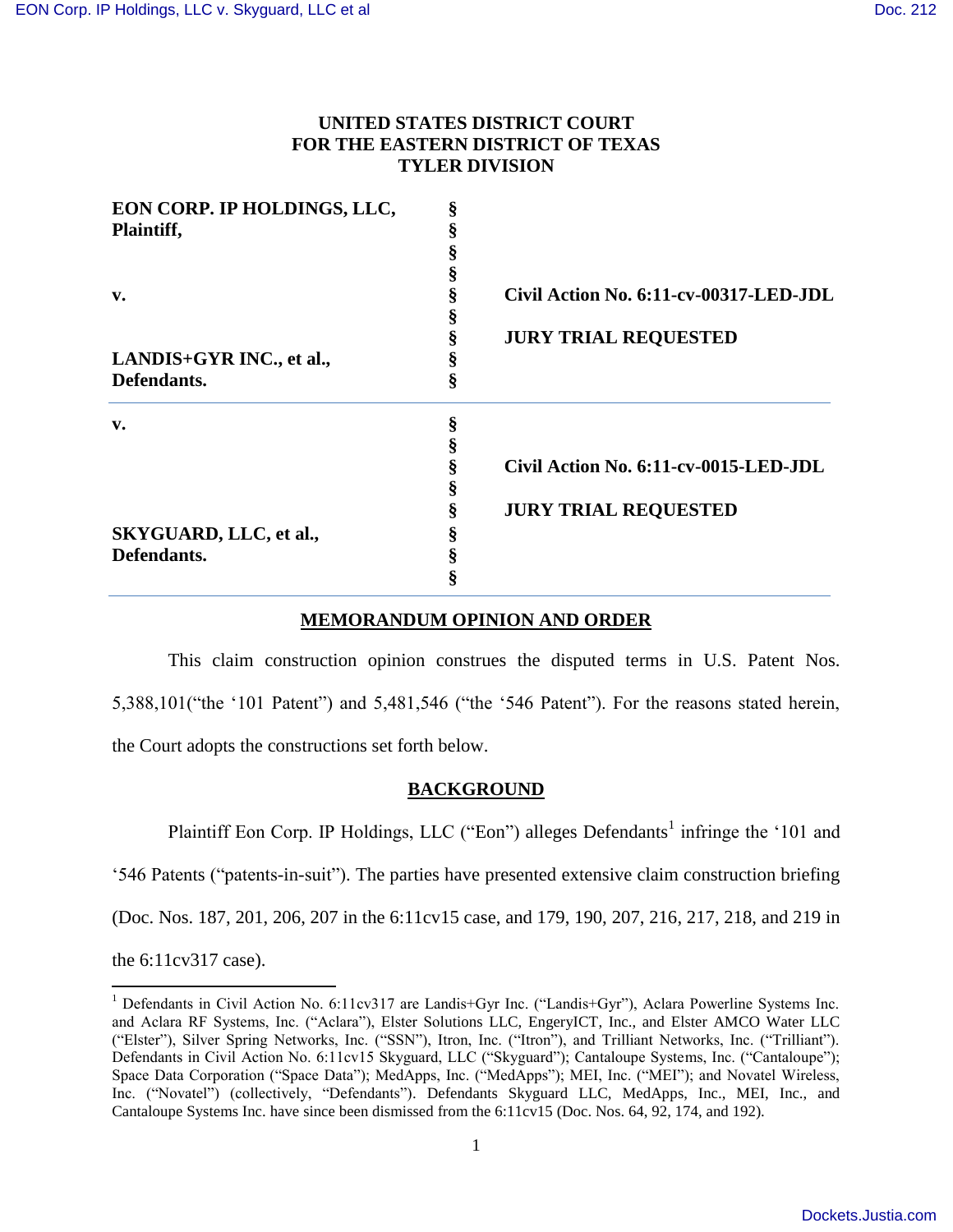On July 25, 2012, Eon filed its opening claim construction brief in this case (Doc. No. 179) ("PL.'s BR."). Defendants collectively filed a single response (Doc. No. 190)<sup>2</sup> ("DEF. BR."), and Eon filed a Reply (Doc. No. 207) ("REPLY"). On September 6, 2012, the Court held a claim construction hearing. At the hearing, the Court ordered supplemental briefing by Eon on the terms "point-to-point communication," "limited to" and "digital transducers." (Doc. Nos. 216, 217). Defendants also filed a supplemental brief on the terms. (Doc. Nos. 218, 219).

### **CLAIM CONSTRUCTION PRINCIPLES**

"It is a 'bedrock principle' of patent law that 'the claims of a patent define the invention to which the patentee is entitled the right to exclude.'" *Phillips v. AWH Corp.*, 415 F.3d 1303, 1312 (Fed. Cir. 2005) (quoting *Innova/Pure Water, Inc. v. Safari Water Filtration Sys., Inc.*, 381 F.3d 1111, 1115 (Fed. Cir. 2004)). The Court examines a patent's intrinsic evidence to define the patented invention's scope. *Id.* at 1313–14; *Bell Atl. Network Servs., Inc. v. Covad Commc'ns Group, Inc.*, 262 F.3d 1258, 1267 (Fed. Cir. 2001). Intrinsic evidence includes the claims, the rest of the specification and the prosecution history. *Phillips*, 415 F.3d at 1312–13; *Bell Atl. Network Servs.*, 262 F.3d at 1267. The Court gives claim terms their ordinary and customary meaning as understood by one of ordinary skill in the art at the time of the invention. *Phillips*, 415 F.3d at 1312–13; *Alloc, Inc. v. Int'l Trade Comm'n*, 342 F.3d 1361, 1368 (Fed. Cir. 2003).

Claim language guides the Court's construction of claim terms. *Phillips*, 415 F.3d at 1314. "[T]he context in which a term is used in the asserted claim can be highly instructive." *Id.* Other claims, asserted and unasserted, can provide additional instruction because "terms are

 $\overline{\phantom{a}}$ 

<sup>2</sup> Remaining Defendants Novatel Wireless, Inc. and Enfora, Inc. filed a Notice joining the Landis+Gyr responsive claim construction brief (Doc. No. 200) (6:11cv15).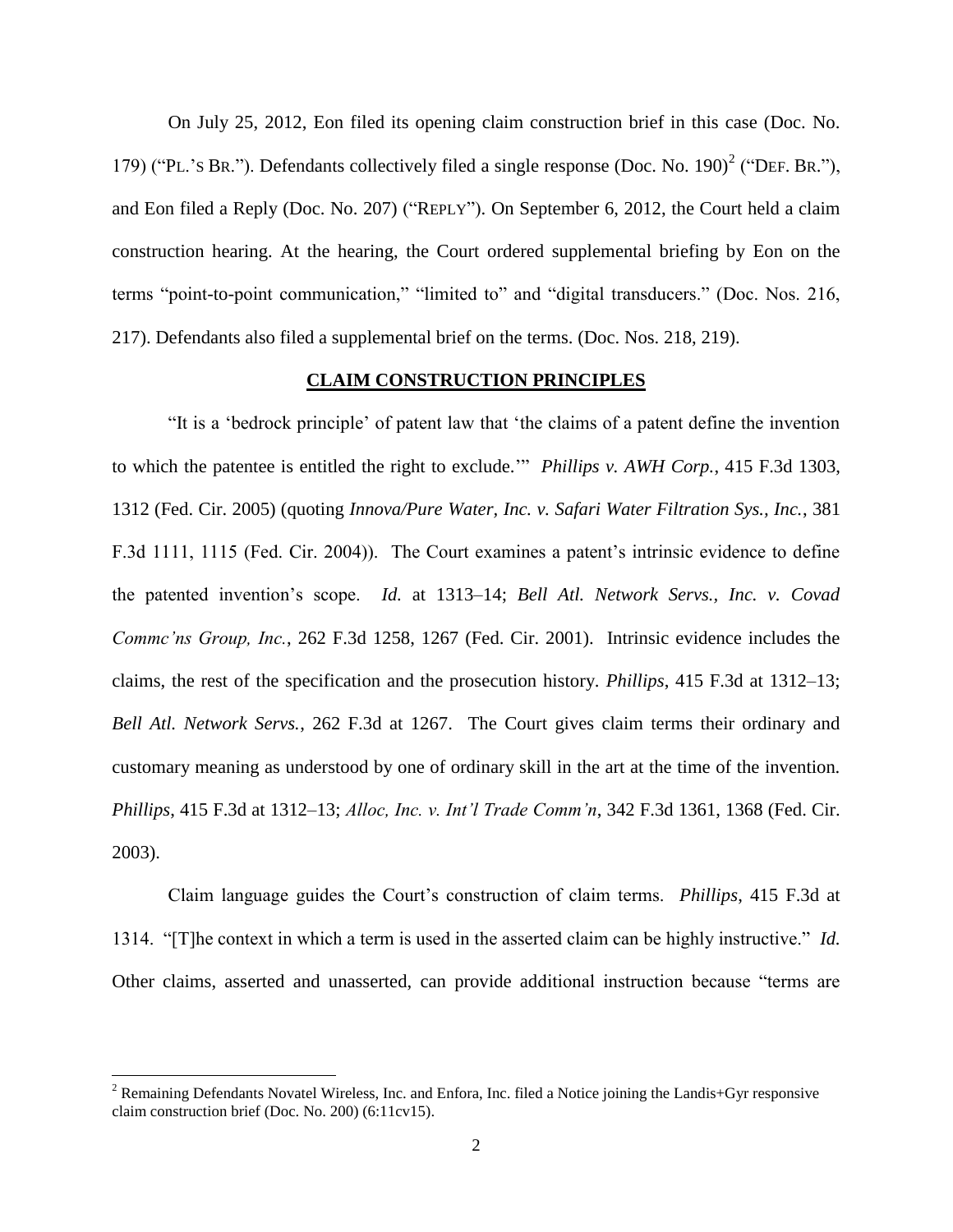normally used consistently throughout the patent." *Id.* Differences among claims, such as additional limitations in dependent claims, can provide further guidance. *Id.*

"[C]laims 'must be read in view of the specification, of which they are a part.'" *Id.* (quoting *Markman v. Westview Instruments, Inc.*, 52 F.3d 967, 979 (Fed. Cir. 1995)). "[T]he specification 'is always highly relevant to the claim construction analysis. Usually, it is dispositive; it is the single best guide to the meaning of a disputed term.'" *Id.* (quoting *Vitronics Corp.v. Conceptronic, Inc.*, 90 F.3d 1576, 1582 (Fed. Cir. 1996)); *Teleflex. Inc. v.Ficosa N. Am. Corp.*, 299 F.3d 1313, 1325 (Fed. Cir. 2002). In the specification, a patentee may define his own terms, give a claim term a different meaning that it would otherwise possess, or disclaim or disavow some claim scope. *Phillips*, 415 F.3d at 1316. Although the Court generally presumes terms possess their ordinary meaning, this presumption can be overcome by statements of clear disclaimer. *See SciMed Life Sys., Inc. v. Advanced Cardiovascular Sys., Inc.*, 242 F.3d 1337, 1343-44 (Fed. Cir. 2001). This presumption does not arise when the patentee acts as his own lexicographer. *See Irdeto Access, Inc. v. EchoStar Satellite Corp.*, 383 F.3d 1295, 1301 (Fed. Cir. 2004).

The specification may also resolve ambiguous claim terms "where the ordinary and accustomed meaning of the words used in the claims lack sufficient clarity to permit the scope of the claim to be ascertained from the words alone." *Teleflex, Inc.*, 299 F.3d at 1325. For example, "[a] claim interpretation that excludes a preferred embodiment from the scope of the claim 'is rarely, if ever, correct.'" *Globetrotter Software, Inc. v. Elam Computer Group Inc.*, 362 F.3d 1367, 1381 (Fed. Cir. 2004) (quoting *Vitronics Corp.*, 90 F.3d at 1583). But, "[a]lthough the specification may aid the court in interpreting the meaning of disputed language in the claims, particular embodiments and examples appearing in the specification will not generally be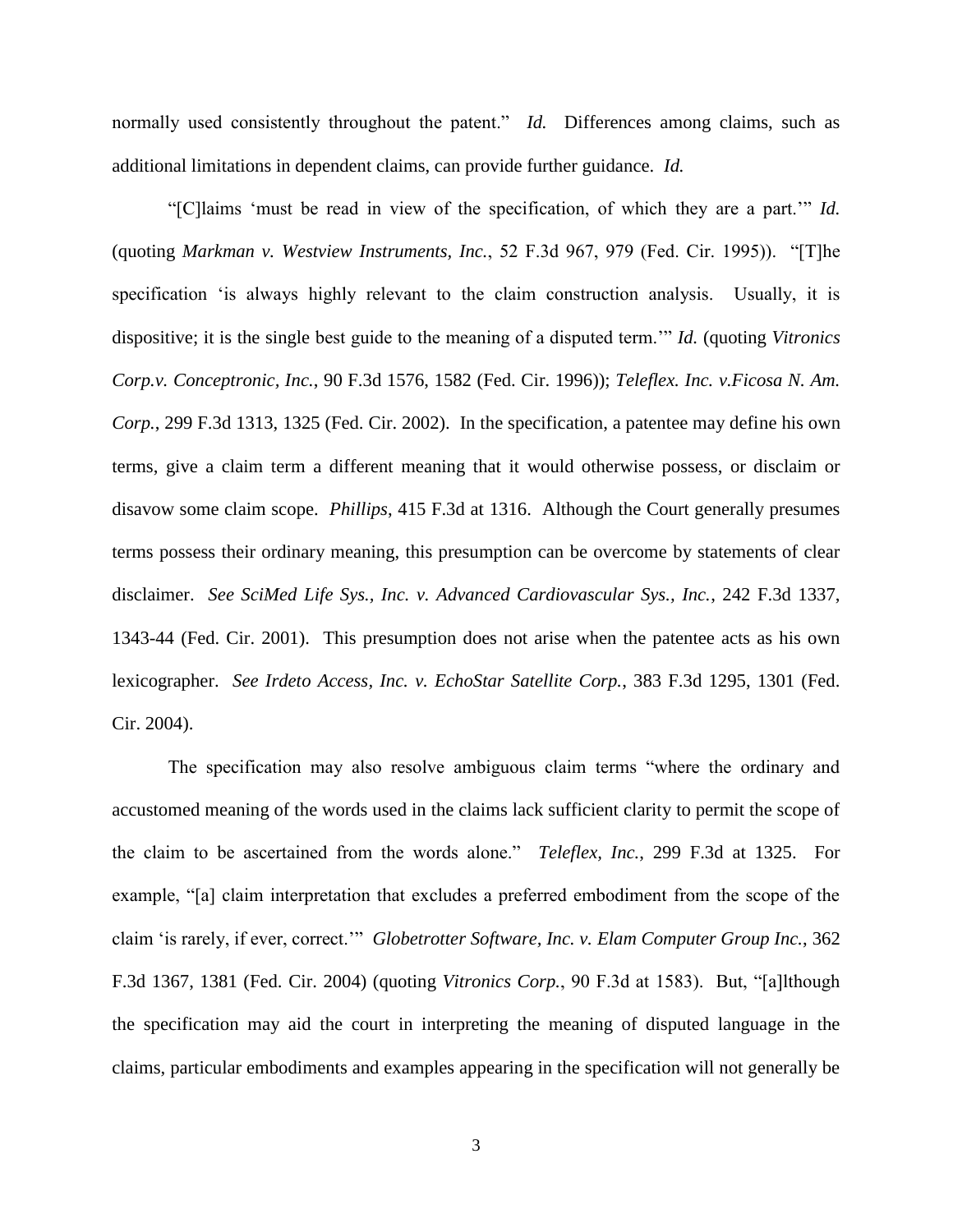read into the claims." *Constant v. Advanced Micro-Devices, Inc.*, 848 F.2d 1560, 1571 (Fed. Cir. 1988); *see also Phillips*, 415 F.3d at 1323.

The prosecution history is another tool to supply the proper context for claim construction because a patentee may define a term during prosecution of the patent. *Home Diagnostics Inc. v. LifeScan, Inc.*, 381 F.3d 1352, 1356 (Fed. Cir. 2004) ("As in the case of the specification, a patent applicant may define a term in prosecuting a patent"). The wellestablished doctrine of prosecution disclaimer "preclud[es] patentees from recapturing through claim interpretation specific meanings disclaimed during prosecution." *Omega Eng'g Inc. v. Raytek Corp*., 334 F.3d 1314, 1323 (Fed. Cir. 2003). The prosecution history must show that the patentee clearly and unambiguously disclaimed or disavowed the proposed interpretation during prosecution to obtain claim allowance. *Middleton Inc. v. 3M Co.*, 311 F.3d 1384, 1388 (Fed. Cir. 2002); *see also Springs Window*, 323 F.3d at 994 ("The disclaimer . . . must be effected with 'reasonable clarity and deliberateness.'") (citations omitted). "Indeed, by distinguishing the claimed invention over the prior art, an applicant is indicating what the claims do not cover." *Spectrum Int'l v. Sterilite Corp.*, 164 F.3d 1372, 1378–79 (Fed. Cir. 1988) (quotation omitted). "As a basic principle of claim interpretation, prosecution disclaimer promotes the public notice function of the intrinsic evidence and protects the public's reliance on definitive statements made during prosecution." *Omega Eng'g, Inc.*, 334 F.3d at 1324.

Although, "less significant than the intrinsic record in determining the legally operative meaning of claim language," the Court may rely on extrinsic evidence to "shed useful light on the relevant art." *Phillips*, 415 F.3d at 1317 (quotation omitted). Technical dictionaries and treatises may help the Court understand the underlying technology and the manner in which one skilled in the art might use claim terms, but such sources may also provide overly broad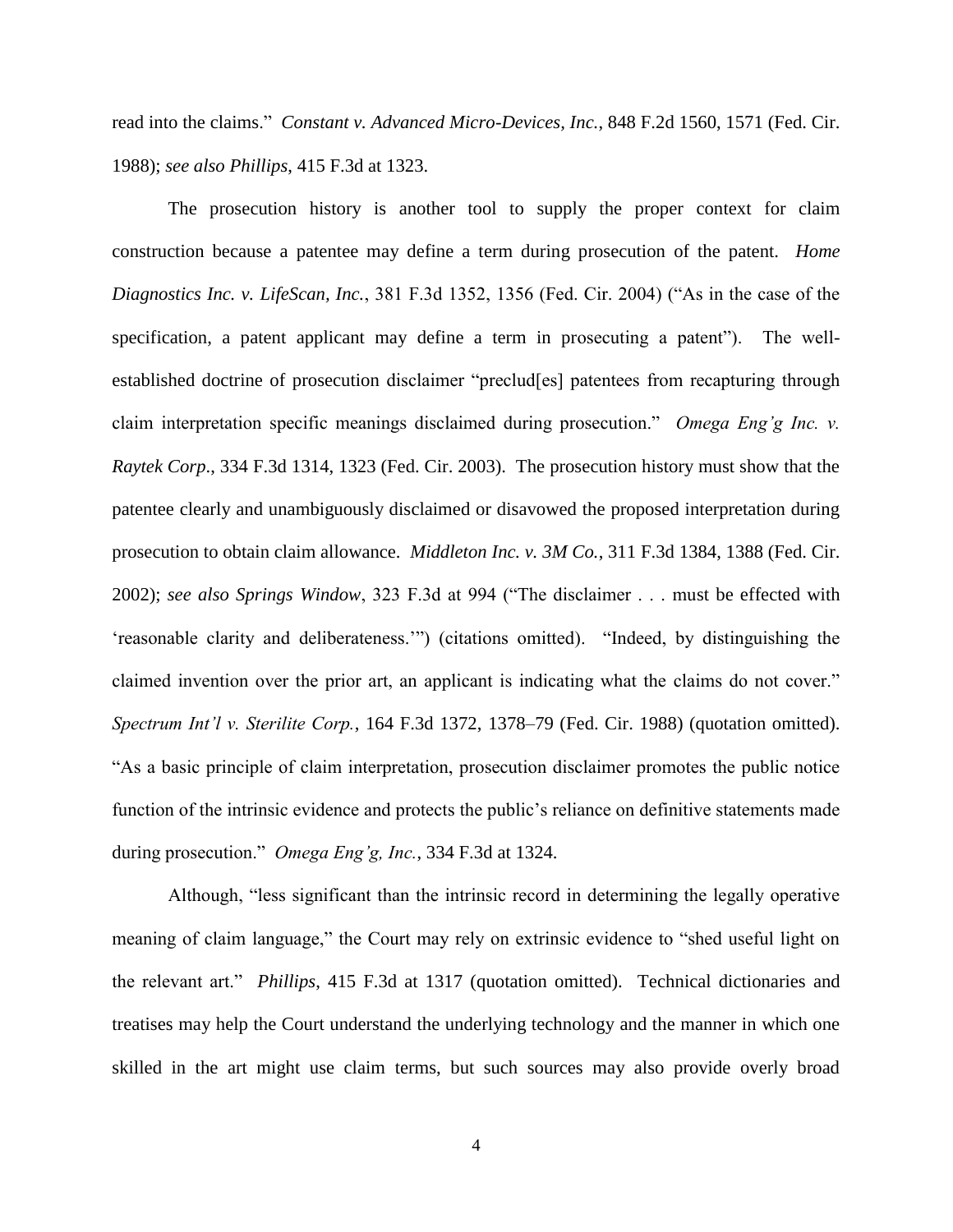definitions or may not be indicative of how terms are used in the patent. *Id.* at 1318. Similarly, expert testimony may aid the Court in determining the particular meaning of a term in the pertinent field, but "conclusory, unsupported assertions by experts as to the definition of a claim term are not useful." *Id.* Generally, extrinsic evidence is "less reliable than the patent and its prosecution history in determining how to read claim terms." *Id.* 

#### **DISCUSSION**

## **A. Overviews of the Patents-in-Suit**

As the '546 Patent is a continuation of the '101 Patent, the patents are essentially identical except for the claims themselves. The patents "relate[] to an interactive two-way data service network for conveying synchronously timed digital messages point to point through the network." '101 Patent at 1:8–10. The invention was directed at facilitating long distance communication with subscriber units of maximum effective radiated power under twenty Watts on the Federal Communication Commission ("FCC") authorized 218-219 MHz band. *Id.* at 1:28–35. The network consists of "portable subscriber units of milliWatt transmitting power capacity," *id.* at 3:35–36, base stations capable of transmitting data to the subscriber units, *id.* at 3:62–65, and "receive only stations" that relay communications from the subscriber units to the base stations. *Id.* at 3:65–4:2. Figure 2 illustrates an exemplary base station site:

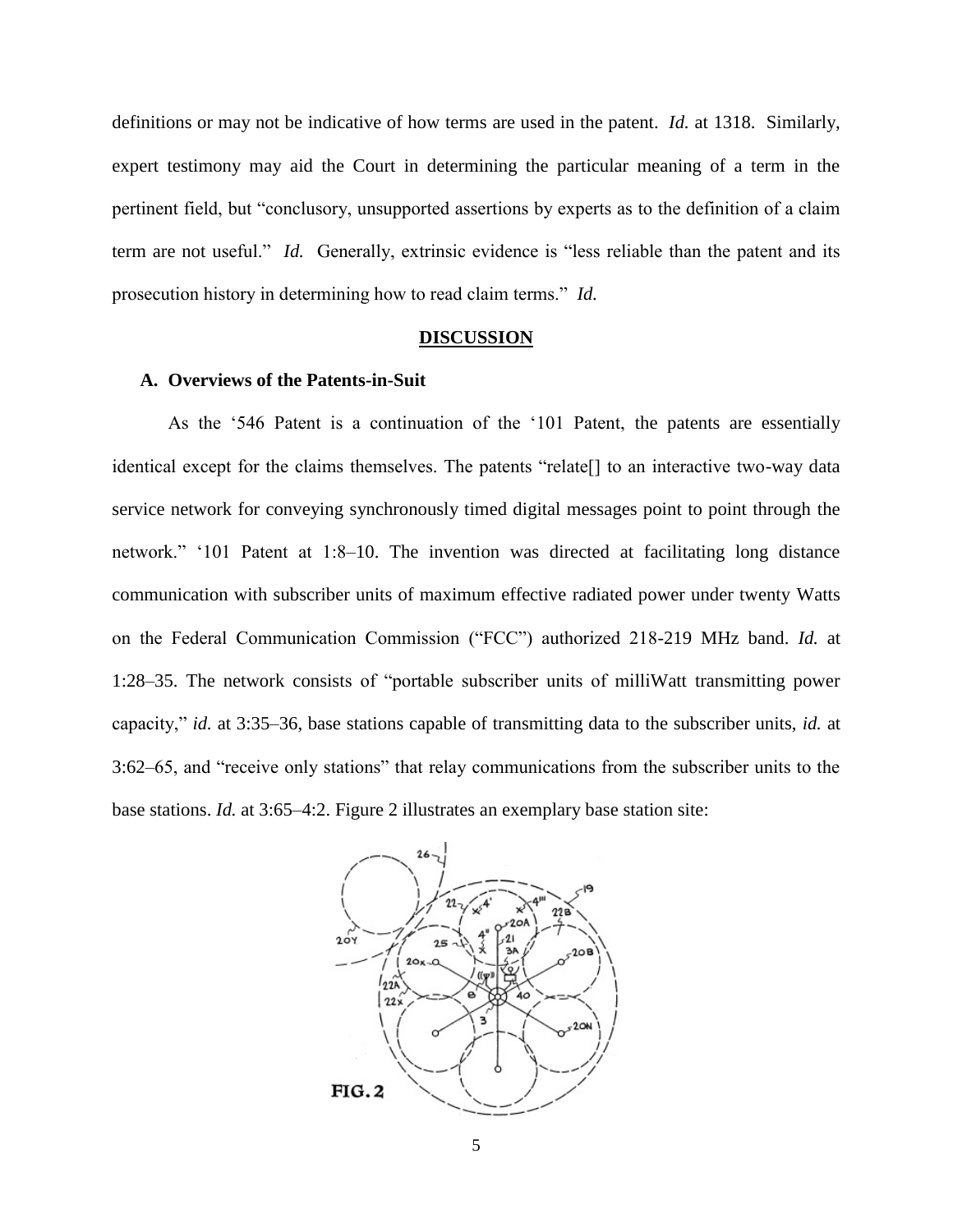The base station 3 is located at the center of a local area territory, delineated by ring 19. *Id.* at 5:40–47. Subscriber units x 4', 4", etc. are distributed throughout the local area territory. *Id.* at 5:54–6:4. As the subscriber units transmit at a lower power than the base station, remote receive-only relay stations 20A-20N are positioned at strategic locations within the territory to relay communications from the subscriber units to the base station. *Id.*

Eon accuses Defendants of infringing claims 1, 9, 13–15, 19, and 20 of the '101 Patent and claims 1–3, 5, 7–10, 12–14 of the '546 Patent. DEF. BR. at 1.

# **B. Disputed Terms**

| <b>Claim Language</b> | <b>Plaintiff's Proposal</b>                                  | <b>Defendants' Proposal</b>                                                         |
|-----------------------|--------------------------------------------------------------|-------------------------------------------------------------------------------------|
|                       | 1. "receive only," "receiving only," "receive only stations" |                                                                                     |
| 101:1                 | EON proposes the                                             | "a device whose only role with respect to                                           |
| 101:13                | Court's prior construction                                   | data messages communicated between a                                                |
| 101:14                | for "receive only                                            | base station and subscriber units is to                                             |
| 101:20                | stations:" "a receiver for                                   | receive them from the subscriber units and                                          |
| $-18$                 | receiving transmissions."                                    | to pass them along to the base station"                                             |
| 546:14                |                                                              |                                                                                     |
|                       | EON proposes the                                             | <b>Defendant Aclara's proposed</b>                                                  |
|                       | Court's prior construction                                   | construction: "a device, which is a                                                 |
|                       | for "receive only digital                                    | separate component and geographically                                               |
|                       | receivers:" "a receiver for                                  | distinct from the base station, whose only                                          |
|                       | receiving and relaying                                       | role with respect to data messages                                                  |
|                       | digital communications."                                     | communicated between a base station and<br>subscriber units is to receive them from |
|                       | To the extent necessary,                                     | the subscriber units and to pass them"                                              |
|                       | EON proposes the Court                                       |                                                                                     |
|                       | construe similar terms                                       |                                                                                     |
|                       | consistent with the                                          |                                                                                     |
|                       | Court's prior related                                        |                                                                                     |
|                       | constructions, but                                           |                                                                                     |
|                       | otherwise proposes the                                       |                                                                                     |
|                       | terms should have their                                      |                                                                                     |
|                       | plain and ordinary                                           |                                                                                     |
|                       | meanings.                                                    |                                                                                     |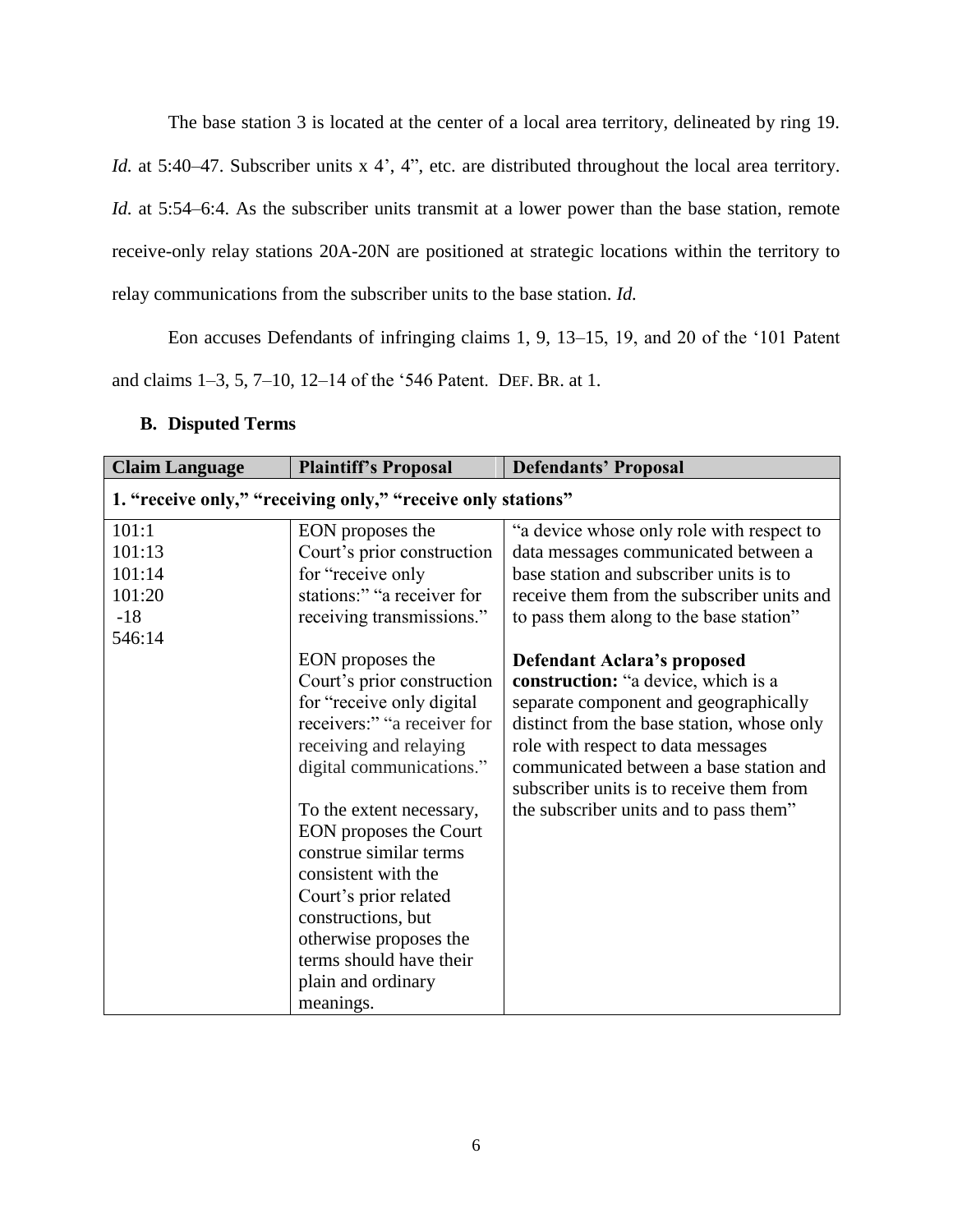Eon cites the Court's prior construction of "receive only stations" and "receive only digital receivers" in the *Verizon* case (*Eon Corp. IP Holdings, LLC v. Verizon Clinton Center Drive Corp. et al.*, Case No. 6:08-cv-385 (E.D. Tex.)) and the *Sensus* case (*Eon Corp. IP Holdings, LLC v. Sensus USA*, Case No. 6:09-cv-116 (E.D. Tex.)) to support its proposed construction. PL.'S BR. at 4. Defendants argue that Eon's construction, "a receiver for receiving transmissions" effectively reads "only" out of the claims. DEF. BR. at 4. Defendants argue that the Court's construction in *Sensus* is too broad because it improperly encompasses a receive only device that would transmit data messages from the base station to the subscriber unit. *Id.* Specifically, Defendants argue that such a construction goes against the specification of the '101 and '546 Patents, which states that receivers only receive from subscriber units and transmit to the base station. *Id.* Accordingly, Defendants contend the Court construed a two-way system instead of a one-directional system as disclosed. *Id.* Defendant Aclara further argues that a "geographically distinct" limitation should be added in the Court's construction because if the receive only components were not geographically distinct from the base station, their only purpose of receiving low power signals from the subscriber units and passing on to the base station cell would be defeated. *Id.* at 5.

Not surprisingly, whether the remote receivers must only relay transmissions from the subscriber units was also the heart of the parties' dispute in *Sensus*. SENSUS ORDER at 40 (Doc. No. 205). The Court adopts and clarifies its rationale in *Sensus* herein. In *Sensus*, the Court stated:

In the context of the entire specification, it is clear "receive only" refers to the communication of messages to and from the base stations cells and the subscriber units. That is, the subscriber unit can only receive digital data message directly from the base station cell and not from the reception units. The reception unit's role with respect to those messages is simply to receive them from the low powered subscriber units and to pass them along to the base station cell. This does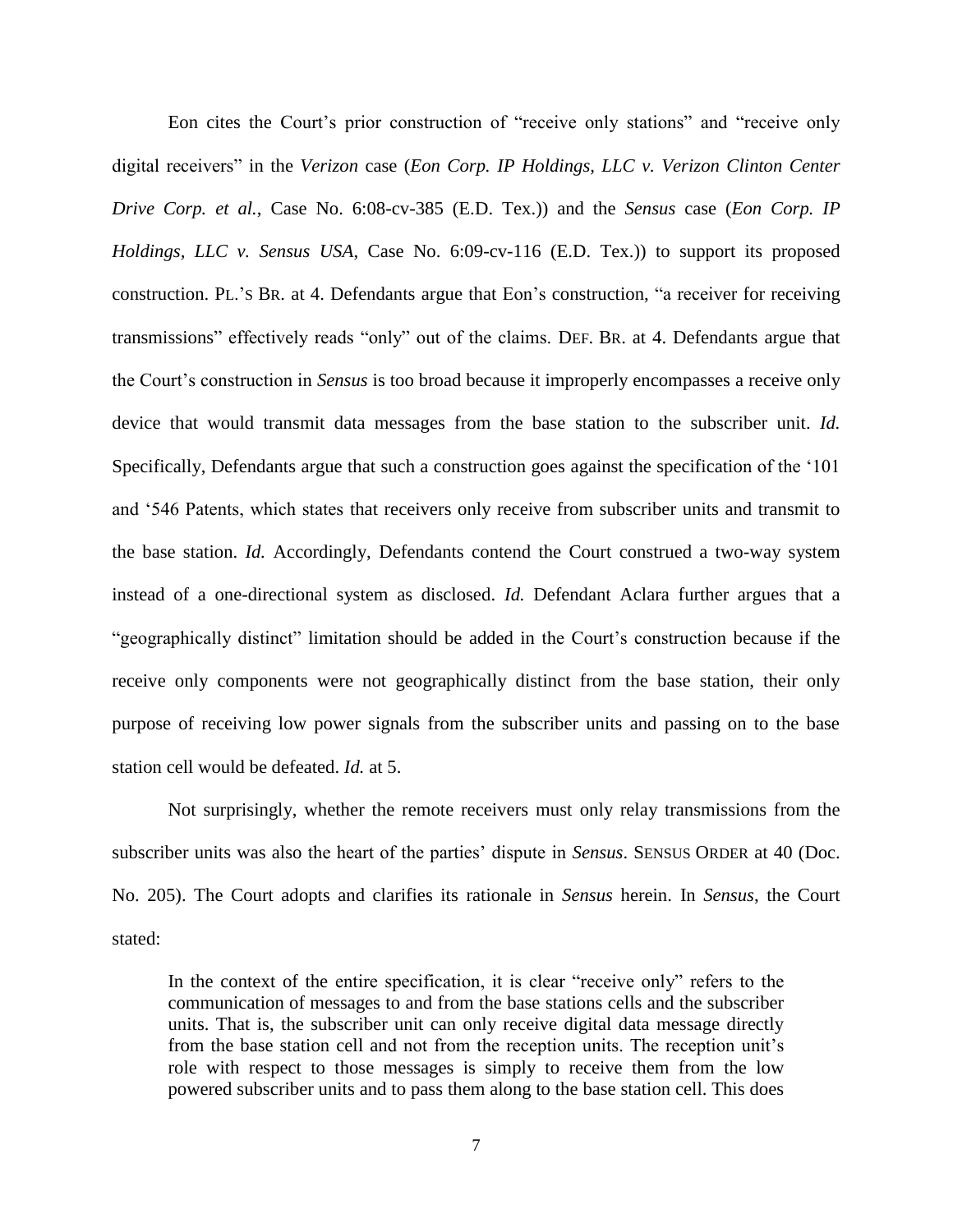not, however, forbid routine handshaking, error checking, and other control signals from being communicated between the reception units and the subscriber units.

*Id.* at 41.

The Court's opinion in *Sensus* makes it clear that the Court's construction does not expand the claim to something it does not cover. In construing the terms, the Court relied on the role of the reception unit in the patent to receive data messages from the low powered subscriber units and to pass them along to the base station cell, while also accounting for "routine hand shaking, error checking, and other control signals" that may be transmitted in the reverse direction. Nothing in the Court's construction then or now is to suggest that a "receive-only station" would transmit data messages from the base station to the subscriber unit.

Aclara's proposed construction, which adds a geographic limitation to the location of the receive-only stations, is not supported by the specification of the '101 Patent. The specification teaches a "plurality of receive only stations distributed throughout the region." '101 Patent 3: 65–66. No context is given as to what is meant by "region," and when read in light of the specification, the only geographic limitation is the "base station designated area." '101 Patent 3: 64–65; 4: 2. Further, nothing in the claims themselves limit the "receive-only stations" to being geographically distinct from the base station. The only basis Alcara has to support its argument is the role of the receive only stations to allow communication "over a significantly reduced transmission path distance within the subdivided response area." DEF. BR. at 6. Without more specific language or a greater description regarding a geographically distinct requirement in the specification or the claims, adding the limitation to the Court's construction is unnecessary and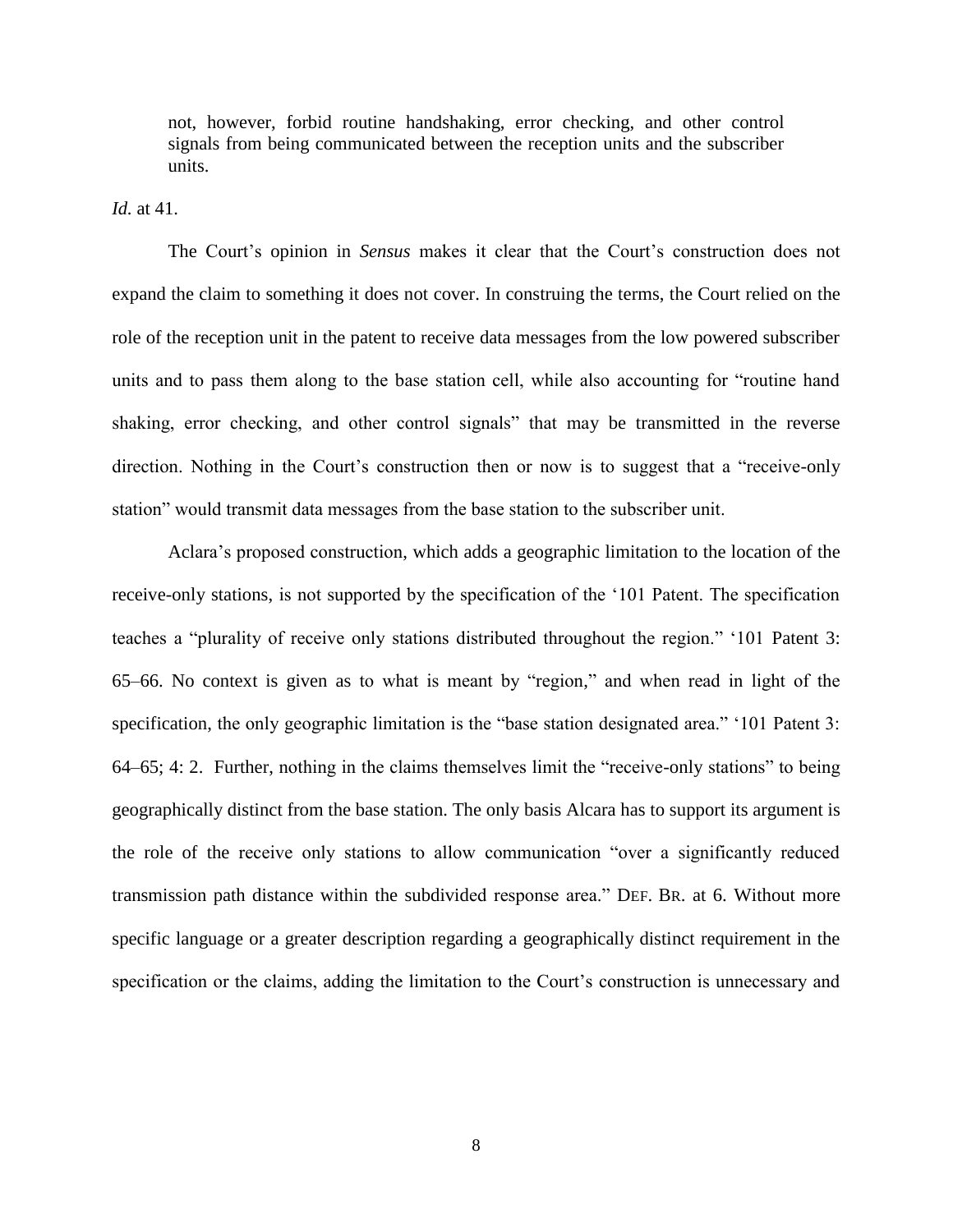unfounded. Therefore, the Court clarifies and adopts its prior construction, and construes "receive only stations" as "a receiver for receiving transmissions."<sup>3</sup>

| <b>Claim Language</b>              | <b>Plaintiff's Proposal</b>                                                                                                                   | <b>Defendants' Proposal</b>                                                                                 |
|------------------------------------|-----------------------------------------------------------------------------------------------------------------------------------------------|-------------------------------------------------------------------------------------------------------------|
| 2. "base station broadcast signal" |                                                                                                                                               |                                                                                                             |
| 101:1<br>546:1                     | EON proposes the Court's prior<br>construction: "a wireless signal<br>transmitted to a plurality of<br>subscriber units and/or<br>receivers." | "a wireless signal transmitted from a<br>base station directly to all subscriber<br>units and/or receivers" |

Eon again proposes the Court's prior construction from *Sensus* for "base station broadcast signal." PL.'S BR. at 18. Defendants argue for the addition of the words "directly" and "all" to the construction to clarify and reflect the disclosed embodiment. DEF. BR. at 13–14. Eon counters that if the Court were to limit the claim to "all" it would serve "no purpose other than to advance Defendants' non-infringement agenda" by avoiding infringement if one subscriber unit does not receive the broadcast signal. PL.'S BR. at 18. Eon also argues that the addition of directly would inappropriately limit the claims to video or television transmission applications. PL.'S BR. at 18.

The Court turns first to Defendants' suggestion to add the term "all" to clarify the Court's *Sensus* opinion. In *Sensus*, all three parties proposed constructions arguing for transmission "to a plurality of subscriber units." SENSUS ORDER at 27. However, in *Sensus*, the Court made clear that the patents-in-suit required transmission to all.

Finally, a broadcast signal may be intended for a specific subscriber unit, but it must be broadcast to all units. This is inherent in the term, as the claim language specifically describes the signal as a broadcast signal, as opposed to a multicast or unicast signal. Any given message transmitted by the base station to a subscriber unit is sent to all units.

*Id.* at 30.

 $\overline{\phantom{a}}$ <sup>3</sup> The Court construes the related terms in the same manner.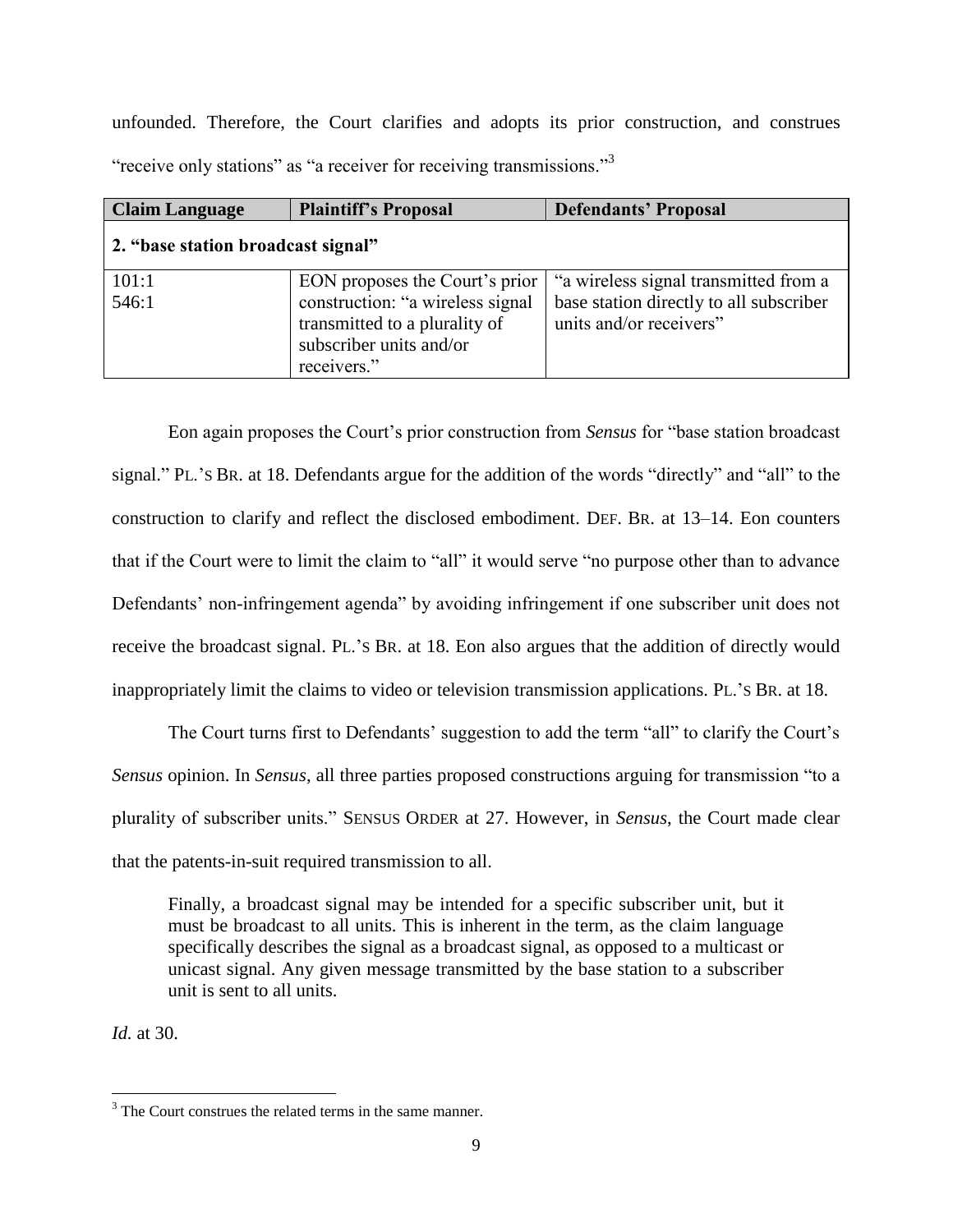The Court's *Sensus* opinion makes clear that the broadcast signal must be to all units, and its reasoning for that conclusion is evident. To clarify, the Court's opinion states that the signal must be transmitted to all, not necessarily received by all. As the patents-in-suit set out, "base station broadcast signal" refers to the transmitted signal; thus, it is irrelevant whether the signal is actually received by all units. '101 Patent 11:49–55, '546 Patent 11:20–26. In this regard, the term "all" in the construction better encompasses the claims than a "plurality," which designates only two or more. Therefore, the Court finds the limitation "all" to be appropriate and advantageous in clarifying its *Sensus* opinion.

Turning to "directly," the parties dispute whether the limitation, if added, would foreclose transmission through an intermediary. While the Court does not believe the addition of "directly" to the construction would limit the claims to video or television transmission applications, it does not find a sufficient reason to add the term to the Court's prior construction given the absence of any supporting evidence in the specification. Defendants point to Figures 1, 6A, and 7A and a characterization by the inventor in the related '491 Patent to evidence direct transmission, but offer no further evidence of this limitation in the '101 or '546 Patents. While the Figures show directional arrows with no intermediaries to support an inference of direct transmission, the Court has no sound basis to hold that the transmission must be "directly" as a matter of law without any additional supporting evidence in the patents-in-suit.

For the reasons stated herein, the Court construes "base station broadcast signal" as "a wireless signal transmitted to all subscriber units and/or receivers."

| <b>Claim Language</b>                                                                    | <b>Plaintiff's Proposal</b>   | <b>Defendants' Proposal</b>   |
|------------------------------------------------------------------------------------------|-------------------------------|-------------------------------|
| 3. "synchronously related,"<br>"multiplexed synchronously related digital data messages" |                               |                               |
| "synchronously related to [a/the/said] [base station broadcast signal/at least one data  |                               |                               |
| message that is transmitted!"                                                            |                               |                               |
| 101:1                                                                                    | EON proposes these terms be   | "synchronously related" means |
| 546:1                                                                                    | construed consistent with the | "related by a precise time"   |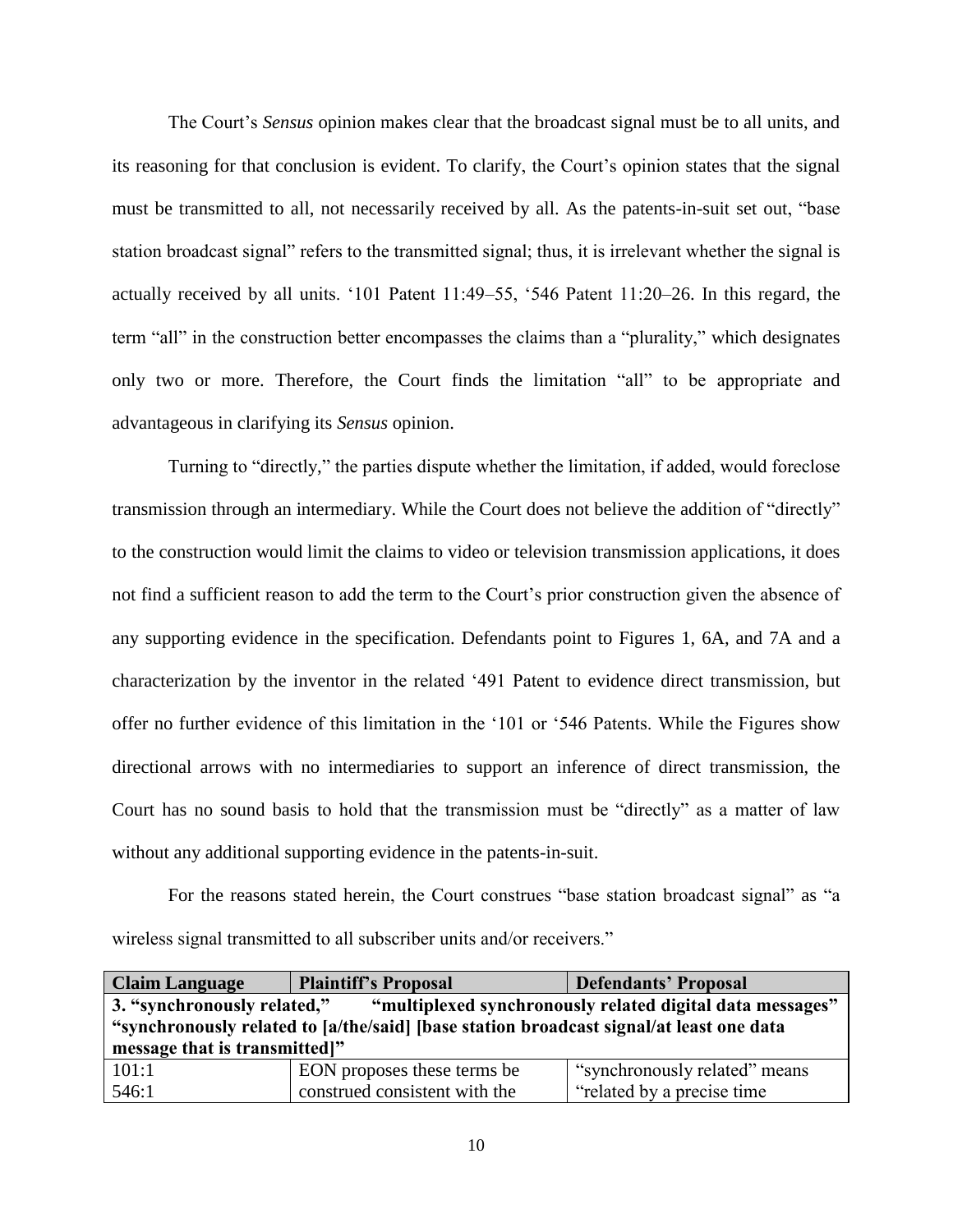| <b>Claim Language</b> | <b>Plaintiff's Proposal</b>        | <b>Defendants' Proposal</b>           |
|-----------------------|------------------------------------|---------------------------------------|
| 546:14                | Court's prior constructions.       | function"                             |
|                       |                                    |                                       |
|                       | EON proposes the Court's prior     | "Multiplexed synchronously            |
|                       | construction for "synchronously    | related digital data messages"        |
|                       | related:" "related in time and/or  | means "multiple digital data          |
|                       | frequency."                        | messages interwoven into a single     |
|                       |                                    | signal according to a precise time    |
|                       | EON proposes the Court's prior     | function"                             |
|                       | construction for "multiplexed:"    |                                       |
|                       | "multiplexed" means "combined      | "synchronously related to             |
|                       | messages transmitted over a single | [a/the/said] [base station broadcast] |
|                       | channel."                          | signal/at least one data message      |
|                       |                                    | that is transmitted]" means "related  |
|                       |                                    | by a precise time function, namely    |
|                       |                                    | transmitted in a response interval    |
|                       |                                    | of the [broadcast signal/at least one |
|                       |                                    | data message that is transmitted]"    |

Based on the parties' briefing (Doc. Nos. 179, 190) and arguments at the September 6, 2012 *Markman* hearing, the parties' dispute surrounds the meaning of "synchronously related." The parties include the term "multiplexed," and Eon proposes it to mean "combined messages over a single channel," PL.'S BR. at 15, but Defendants only define "multiplexed synchronously related digital data messages" as "multiple digital data messages interwoven into a single signal according to a precise time function" and do not brief directly on the meaning of "multiplexed." DEF. BR. at 10–13. To the extent there is a dispute, the Court construes "multiplexed" by its plain and ordinary meaning to be "combined messages transmitted over a single channel," and adopts the reasoning set forth in *Sensus*. SENSUS ORDER at 47.

Regarding "synchronously related," Eon argues that the Court should adopt its prior construction in *Sensus*, "related in time and/or frequency" for the reasons set forth therein. PL.'S BR. at 11. Defendants argue that Eon's proposed construction is too broad and "synchronously related" must be "related by a precise time function." DEF. BR. at 10. Defendants point to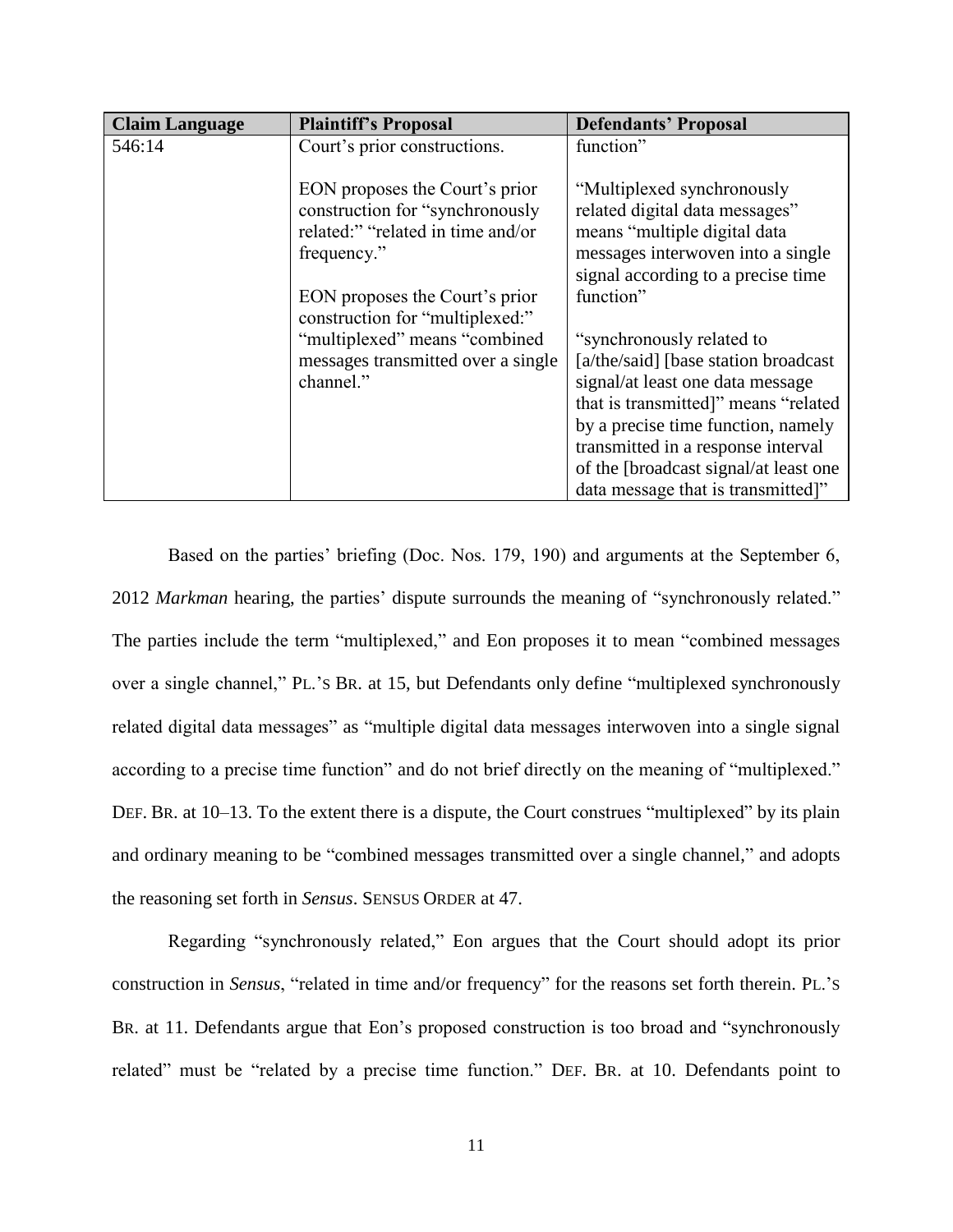multiple portions of the specification where "synchronous" and related words are tied directly to "time" "timing" and "timed." '101 Patent: 1:8–10, 2:36–39, 39–43, 3:6–11, 7:43–45, 9:44–49, 51–66.

Turning to Defendants' argument, the Court rejects the proposed addition of a "precise time function." First, although the portions of the specification Defendants offer do support the conclusion that the synchronized signals are timed, nothing in the specification suggests the Court limit the term to a *precise* time function. Second, the claims of the '101 and '546 Patents provide some guided insight as to the relationship between "synchronously related" and a timing function. Claim 1 of both the '101 and '546 Patents refers to "synchronously related" in one part of the claim and "synchronously related to said base station broadcast signal and *timed*" in another. '101 Patent 11:36, 53–54; '546 Patent 11: 3-4, 24-25. This disparity creates a presumption that the claim terms "synchronously related" and "synchronously related … and timed" have different meanings. *Exchange v. Int'l Sec. Exchange*, *LLC*, 677 F.3d 1361, 1369 (Fed. Cir. 2012) (stating claim construction principles create a presumption that different claim terms have different meanings). If "synchronously related" meant only "related by a precise time function," as Defendants contend, it would render the claim language redundant where it says "synchronously related … and timed." In sum, while Defendants' proposal encompasses one of the disclosed embodiments, it is unnecessarily limiting and creates a redundancy in claim language.

Therefore, the Court construes "synchronously related" as "related in time and/or frequency."

| <b>Claim Language</b>                                                                         | <b>Plaintiff's Proposal</b> | <b>Defendants' Proposal</b>                 |
|-----------------------------------------------------------------------------------------------|-----------------------------|---------------------------------------------|
| 4. "subscriber units limited to digital processing facilities comprising digital transducers" |                             |                                             |
| 101:19                                                                                        | No construction is          | "having only digital processing facilities, |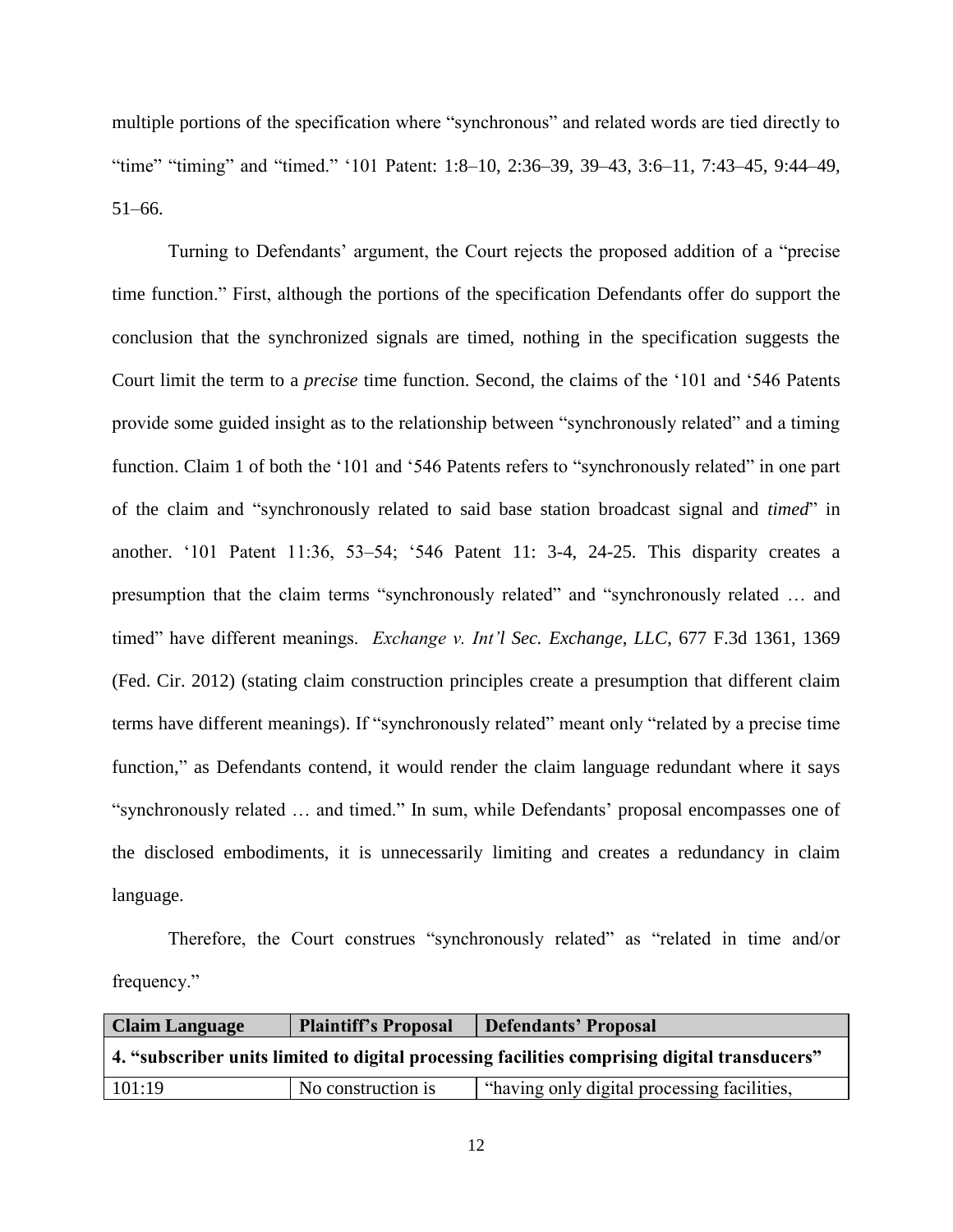| necessary. | which include digital transducers, but do not<br>also contain non-digital transducers and other<br>non-digital circuitry"                                                                               |
|------------|---------------------------------------------------------------------------------------------------------------------------------------------------------------------------------------------------------|
|            | A "digital transducer" is "any transducer that<br>presents information as discrete samples and<br>that does not introduce a quantization error<br>when the reading is represented in a digital<br>form" |

The disputed terms "limited to digital processing facilities" and "digital transducers" appear only in conjunction in Claim 19 of the '101 Patent. '101 Patent 14: 34–35. Eon originally proposed "no construction necessary." PL.'S BR. at 19. However, at the September 6, 2012 *Markman* hearing, the Court was of the opinion that a construction needed to be proposed and therefore ordered supplemental briefing. Eon submitted a supplemental construction (Doc. No. 217) ("PL.'S SUPP. BR.") and Defendants also filed a supplemental claim construction brief (Doc. No. 219) ("DEF. SUPP. BR."), both addressing "limited to" and "digital transducers."

In its supplemental brief, Eon argues that "limited to" defines a set of subscriber units as digital processing facilities comprising a digital transducer and receiver. PL.'S SUPP. BR. at 1. Both parties agree that the "limited to" modifies and restricts the subscriber units of Claim 19. *Id.*, DEF. BR. at 15. The parties' dispute is really whether the subscriber units limited to digital processing facilities can contain any analog (non-digital) processing circuitry. Defendants argue that the plain language of "limited to" means only digital processing facilities and therefore digital circuitry. DEF. BR. at 16. Eon argues that the subscriber units of Claim 19 may interact or associate with elements that are non-digital, *i.e.* analog sensors and transducers. PL. SUPP. BR. at 2.

Defendants miss the mark by arguing that "limited to" means only digital circuitry. Clearly, the "limited to" language of Claim 19 restricts the encompassed subscriber units to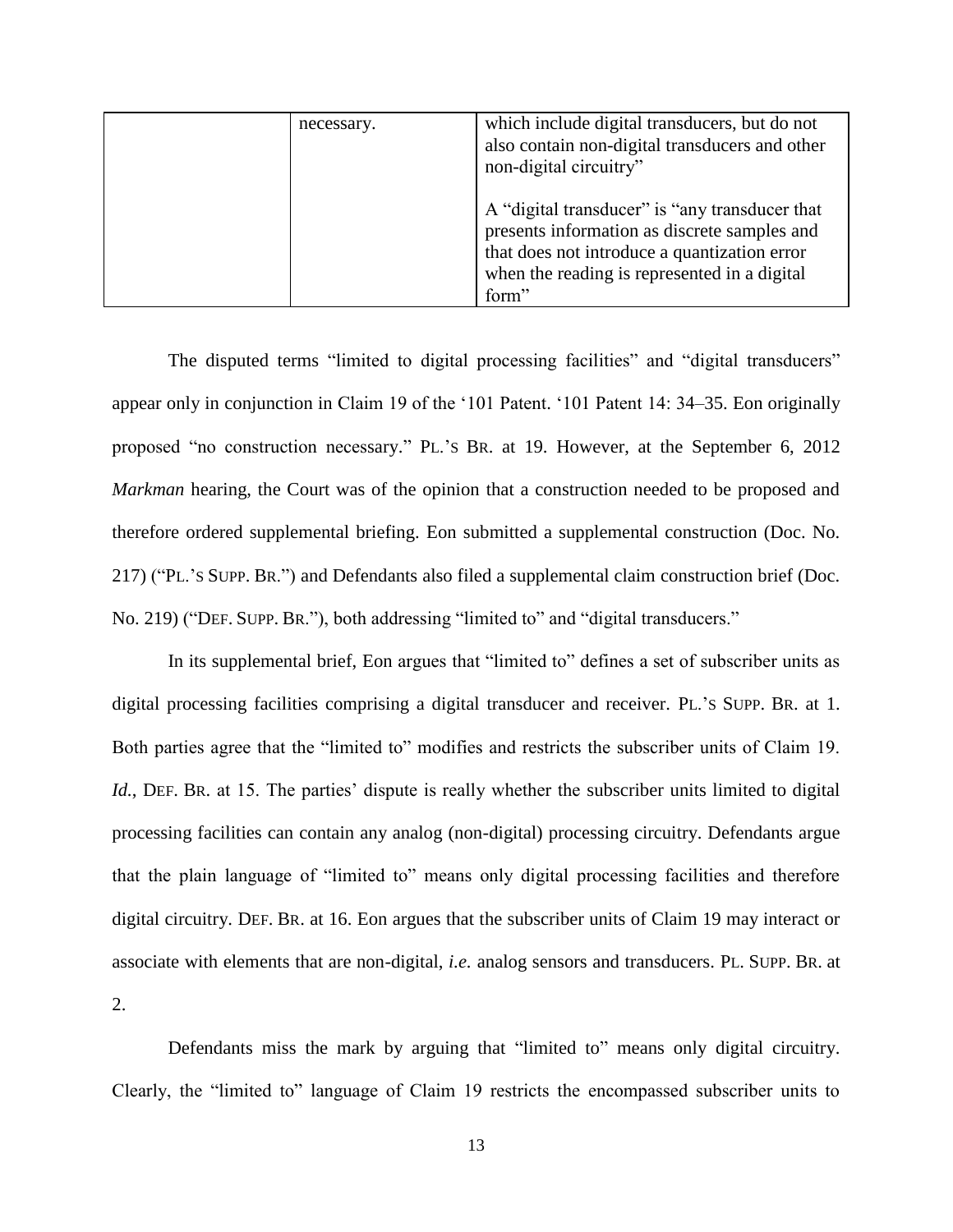"digital processing facilities," but it does not follow that those facilities must have only digital processing circuitry without other evidence leading to such a conclusion. Defendants offer no support for their leap to this conclusion other than superimposing this ordinary term, which modifies the preceding term, onto a term of art following it. "Limited to" has a plain and ordinary meaning that can be easily understood as a limitation placed upon the subscriber units of Claim 19, precisely why neither party disputes its modification and restriction of the subscriber units in Claim 19. Although "limited to" restricts and modifies the subscriber units, it does nothing to restrict what is meant in the art by "digital processing facilities comprising digital transducers." Therefore, the Court finds no construction necessary for "limited to" and construes it with respect to its plain and ordinary meaning.

The issue of digital versus analog arises in the parties' proposed definitions of "digital transducers." In its supplemental claim construction brief, Eon defines "digital transducer" as "a device that (1) produces digital data in response to receiving energy in some form; or (2) produces an output responsive to received digital data." PL. SUPP. BR. at 1. Particularly, Eon argues that a digital transducer may receive non-digital input. *Id.* at 3. Eon submits that the specification supports this contention where it describes "transducer 53" as "typically a manual keyboard or a digital sensing instrument." '101 Patent 10:18–20. Further, Eon cites extrinsic evidence defining "digital transducer" as "[a] transducer that measures physical quantities and transmits the information as coded digital signals rather than as continuously varying currents or voltages." MCGRAW HILL ELECTRONICS DICTIONARY 126 (6th ed. 1994). Defendants cite to the paragraph titled "Transducers" of the book CONTROL SENSORS AND ACTUATORS, where it states "[a]ny transducer that presents information as discrete samples and that does not introduce a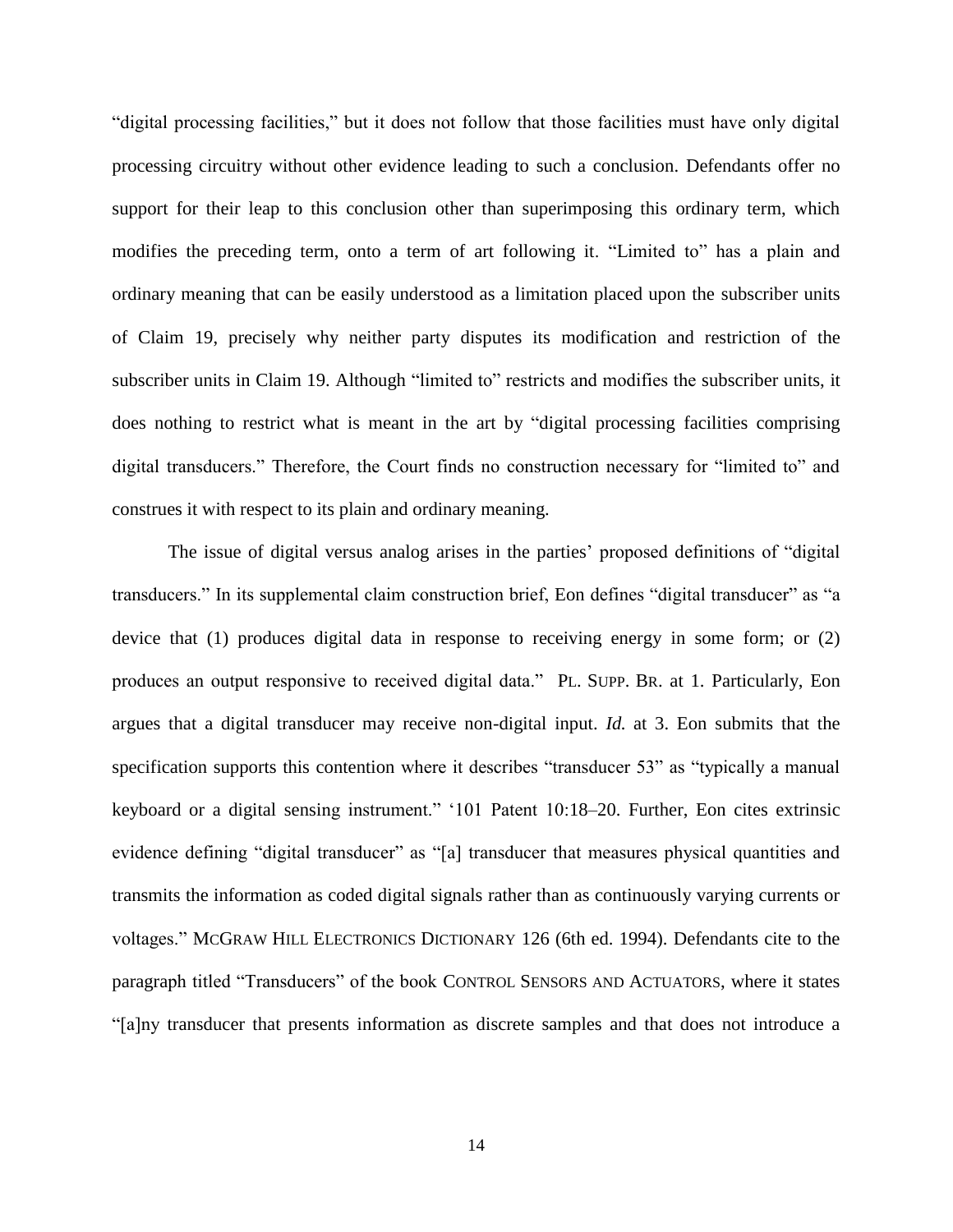quantization error when the reading is represented in the digital form may be classified as a digital transducer."<sup>4</sup>

Eon's support in the specification, "transducer 53, typically a manual keyboard or a digital sensing instrument" sets up a conflicting view of what is disclosed. A "manual keyboard" suggests a broader interpretation is required to define the actual disclosed invention, while "a digital sensing instrument" seems to preclude a digital instrument that senses analog data that is then converted into digital data. Similarly, Defendants' own extrinsic source contradicts Defendants' argument that digital processing facilities must contain only digital circuitry by expressly stating the possibility of analog output processing in a digital transducer:

Nevertheless, the sensor stage of digital measuring devices is usually quite similar to that of their analog counterparts. There are digital measuring devices that incorporate microprocessors to perform numerical manipulations and conditioning locally and provide output signals in either digital or analog form.

*Id.* 

 $\overline{\phantom{a}}$ 

Although conflicting, both parties' supporting evidence suggests there is nothing in the '101 Patent to exclude the possibility of an analog output in Claim 19. The "limited to" language on the "digital processing facilities," of which the "digital transducer" is a part, is not enough to limit the claims to only "non-digital circuitry" when the specification and extrinsic evidence suggest otherwise. Further, the interplay between the "digital processing facilities" and the "digital transducer" is evidenced by "comprising" joining the claim terms. "'Comprising' is a term of art used in claim language which means that the named elements are essential, but other elements may be added and still form a construct within the scope of the claim." *Genentech, Inc. v. Chiron Corp.,* 112 F.3d 495, 501 (Fed. Cir. 1997). Thus, the "digital processing facilities" must contain "digital transducers," but may also contain additional elements within the scope of

 $4$  DE SILVA, CLARENCE W., CONTROL SENSORS AND ACTUATORS 218 (David Ershun ed. 1989).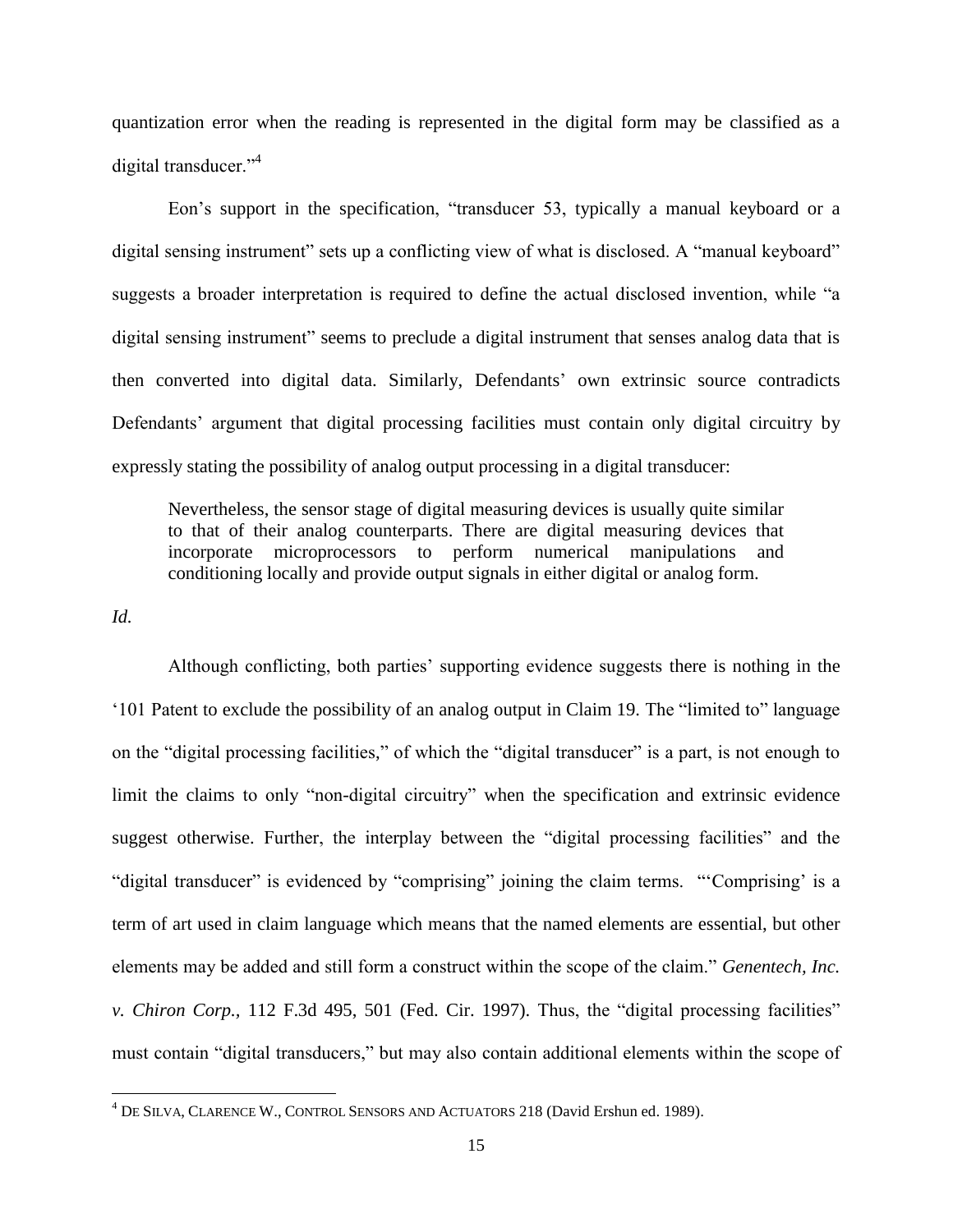the claim. Since at least the "digital transducer" part of the "digital processing facility" can produce analog output, limiting the "digital processing facility" to only digital circuitry is improper.

Therefore, the Court construes a "digital transducer" as one that measures physical quantities and transmits the information as coded digital signals rather than as continuously varying current or voltages, *i.e.*, analog signals. A "digital transducer," as used in the claims does not preclude a transducer that measures quantities in analog format, and then converts those analog signals to digital signals for transmission.

| <b>Claim Language</b>                                                               | <b>Plaintiff's Proposal</b>      | <b>Defendants' Proposal</b>                                                                                                                                                                                                                                                                                                                                                     |
|-------------------------------------------------------------------------------------|----------------------------------|---------------------------------------------------------------------------------------------------------------------------------------------------------------------------------------------------------------------------------------------------------------------------------------------------------------------------------------------------------------------------------|
| 5. "predetermined base station geographic area" and "predetermined geographic area" |                                  |                                                                                                                                                                                                                                                                                                                                                                                 |
| 101:1<br>546:1<br>$101:16-18$                                                       | No construction is<br>necessary. | "An area with geographic boundaries that are<br>determined prior to the deployment of the base<br>station. The area does not substantially overlap<br>with adjacent geographic areas. The area is<br>designed to have within it a single base station<br>and multiple subscriber units in which the base<br>station only communicates with subscriber<br>units within the area" |

Eon contends that the terms need no construction and should be construed pursuant to their plain and ordinary meanings. PL.'S BR. at 25. In support of its construction, Defendants argue that a "predetermined base station geographic area" must have boundaries that are determined before deployment of the base station. DEF. BR. at 27. Defendants point to Figure 2 to show the boundaries of this predetermined area and demonstrate that there is no overlap between adjacent cells. *Id.* at 26. Eon argues that the boundaries of the base station geographic area need not be determined prior to deployment because the base station is not tied to a stationary cell tower or other base station repeater cell equipment, but rather is a "geographic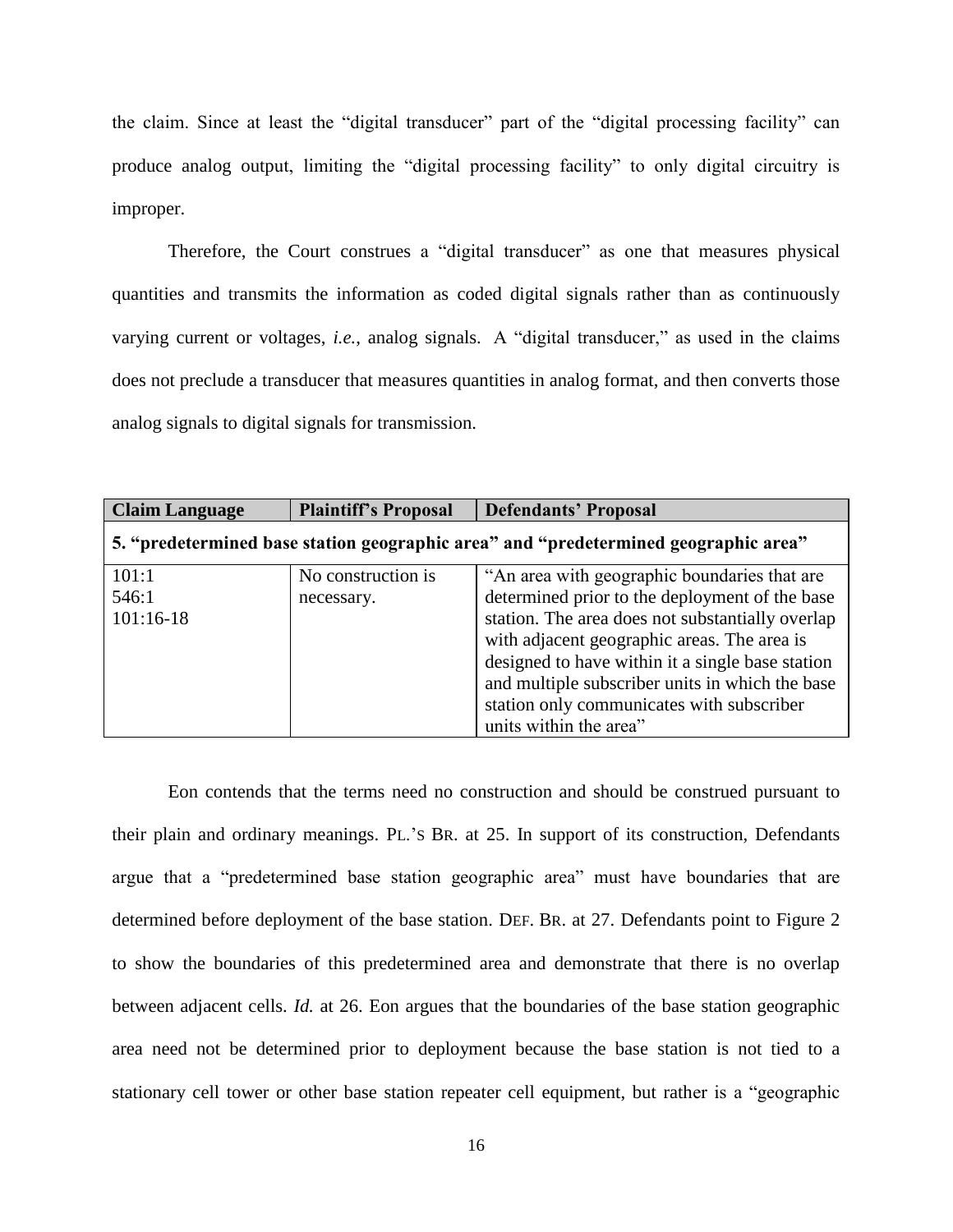area where deployment of the communication service is desired." REPLY at 8 (Doc. No. 207). Eon cites portions of the specification describing the Federal Communications Commission ("FCC") licensing scheme for establishing the local area cell site to support its contention. '101 Patent 1:28–35, 45–47. Eon also argues that if the term were construed as Defendants suggest, networks could never evolve or improve. REPLY at 8.

Nothing in the intrinsic record suggests that a permanent boundary for the base station geographic area be determined prior to deployment of the base station. Defendants mainly rely on the use of the word "predetermined" to come to the conclusion that the base station geographic area must be determined prior to deployment. As Eon points out, the "predetermined base station geographic area" cannot be permanently defined prior to deployment; in most instances, depending on the topography and changes in the environment of the area, adjustments must be made to determine whether the base station will be able to reliably communicate with the subscriber units. *Id.* at 9, *see also* FN 30, *In the Matter of Amendment of Parts 0, 1, 2, and 95 of the Commission's Rules to Provide for Interactive Video Data Services*, Notice of Proposed Rule Making, (Doc. No. 91-2) (The FCC stated that: "[e]ach applicant must submit as part of the application a detailed plan indicating how the frequency segment requested will be utilized including the number and location of CTUs and how the proposed system will provide service to at least 50 percent of the area within the protected service area," suggesting modification for providing reliable service.)

The Court finds the terms do not require construction because their meanings are clear in the context of the claims and will be readily understandable to the jury. *O2 Micro Int'l Ltd. v. Beyond Innovation Tech. Co.*, 521 F.3d 1351, 1362 (Fed. Cir. 2008). Although the Court does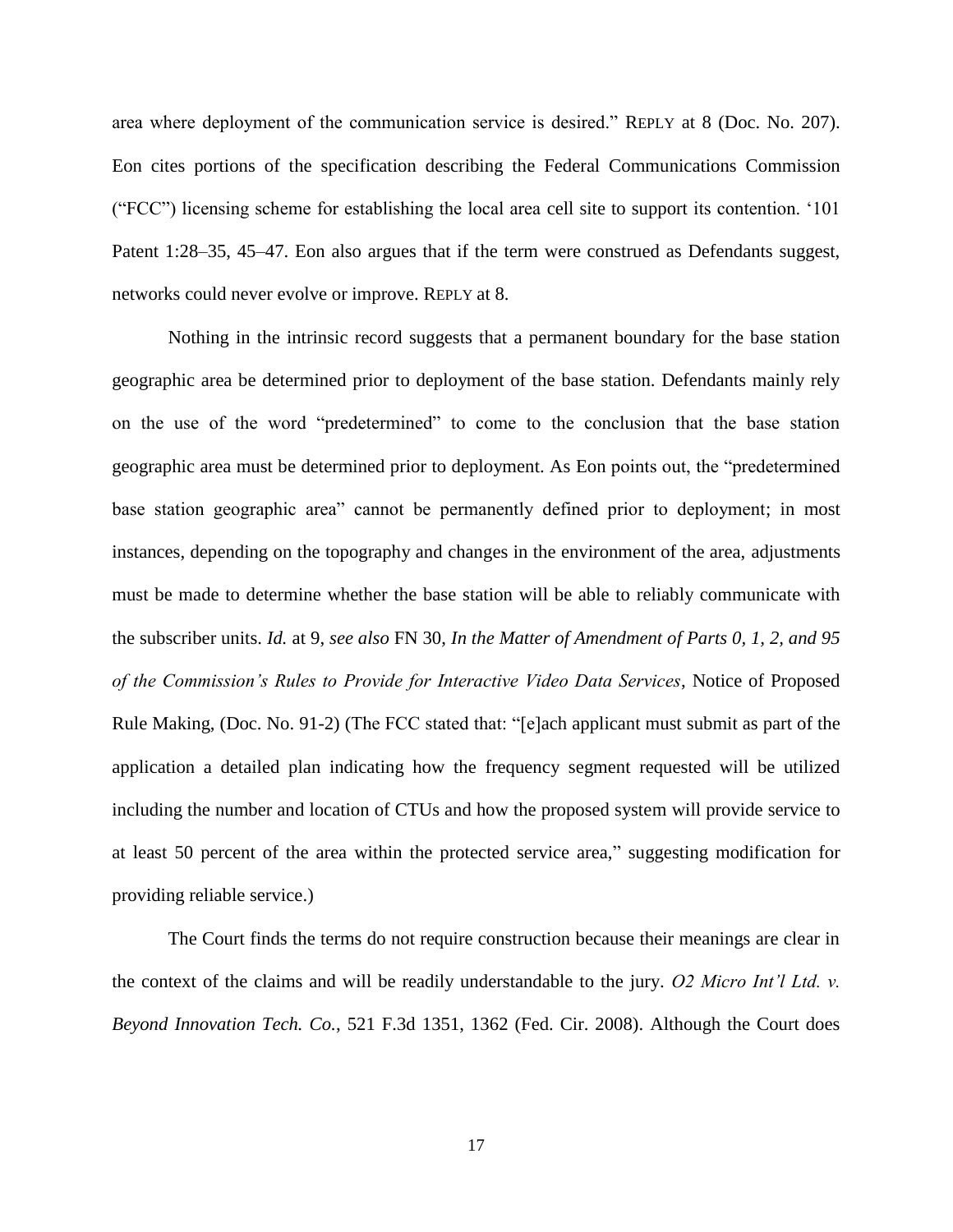not construe these terms, the parties may not interpret them in a manner inconsistent with this opinion.

| <b>Claim Language</b>                                       | <b>Plaintiff's Proposal</b>      | <b>Defendants' Proposal</b>                                                                                                                                                                                                                                       |
|-------------------------------------------------------------|----------------------------------|-------------------------------------------------------------------------------------------------------------------------------------------------------------------------------------------------------------------------------------------------------------------|
| 6. "cell site divided into a plurality of subdivided zones" |                                  |                                                                                                                                                                                                                                                                   |
| 546:14                                                      | No construction is<br>necessary. | "a cell site subdivided into a plurality"<br>of fixed, geographically bound areas,<br>wherein subscriber units in one such<br>area do not communicate with receive<br>only digital receivers contained in any<br>other such fixed, geographically bound<br>area." |

Eon contends that "cell site divided into a plurality of subdivided zones" needs no construction and should be construed pursuant to its plain and ordinary meaning. PL.'S BR. at 27. Defendants wish to limit the term to "fixed geographically bound areas" and prohibit subscriber unit communication with receive only digital receivers between the fixed areas. DEF. BR. at 29.

Regarding the "fixed" limitation, Defendants claim the specification supports the limitation where it states "fixed-location relay stations 20A-20N are positioned at strategic locations within the cell area." '546 Patent 5:43–45. However, that description refers directly to the remote relay stations. It does not follow, nor is it supported by the intrinsic record, that the subdivided zones must be "fixed." Therefore, the Court finds such a limitation improper.

Turning to Defendants' proposed limitation that the subscriber units "do not communicate with receive only digital receivers in any other such fixed, geographically bound area," the parties dispute whether a subscriber unit can communicate with more than one receiver during a "hand off."<sup>5</sup> Defendants point to Figure 2 to show the fringe areas where the hand off occurs, but point to no evidence to support their contention that at all times the subscriber unit

 $\overline{\phantom{a}}$ 

<sup>&</sup>lt;sup>5</sup> A hand off occurs when a subscriber unit moves from one stationary local site to another. '546 Patent: 8:38–40.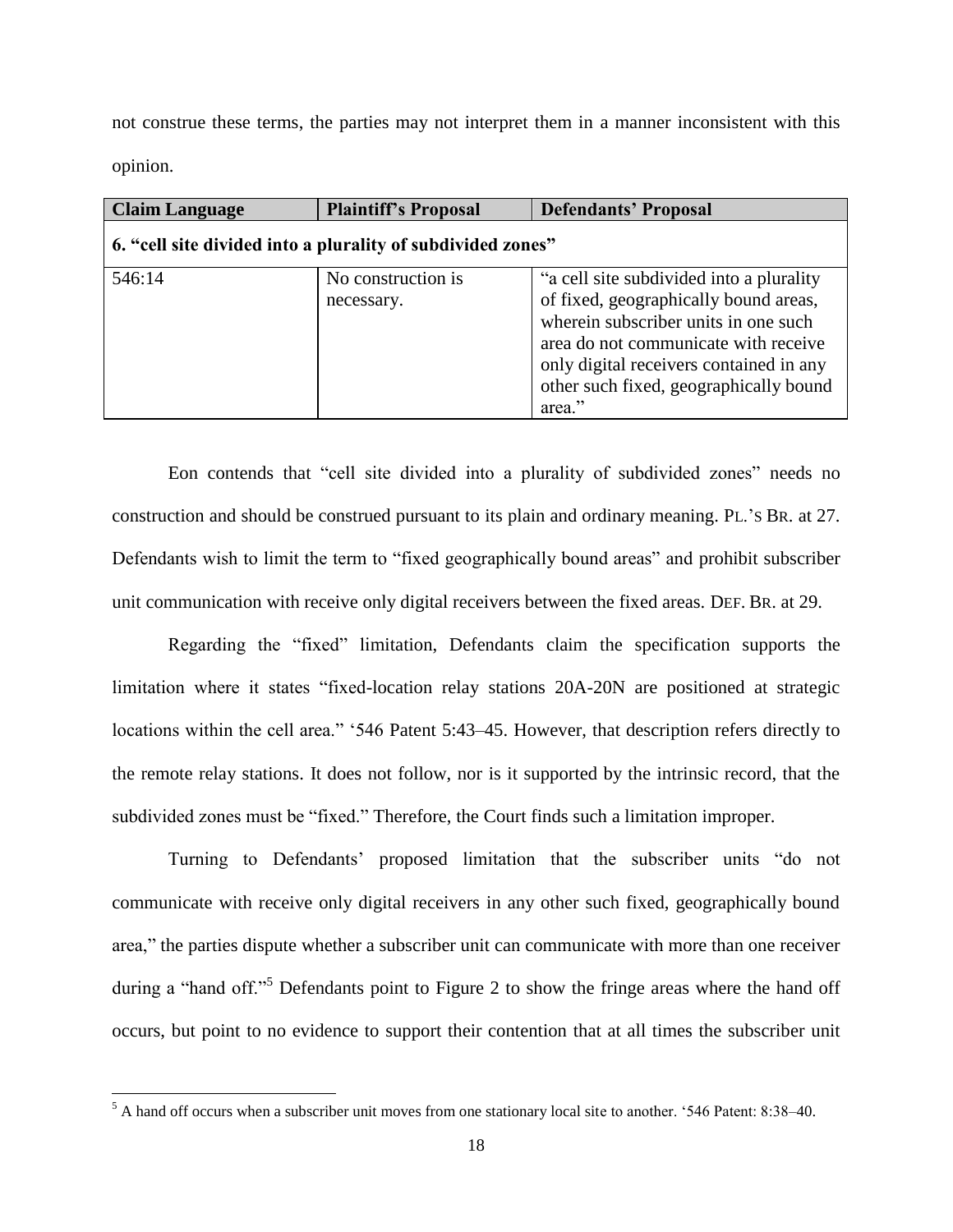only communicates with a receiver in any other zone. DEF. BR. at 30. Eon points to several places in the '101 Patent that suggest transmissions are sent to multiple receivers. '101 Patent 9: 27–31, 26–28, 8: 31–34.

The Court is not convinced that Defendants' limitation on communication between the subdivided zones is necessary. At best, Defendants' construction seems extraneous to the claim and unsupported by the intrinsic evidence. Further, the Court finds the term "cell site divided into a plurality of subdivided zones" to have a plain and ordinary meaning that would be easy for a jury to understand in light of the claims. Therefore, the Court finds no construction necessary. Although the Court does not construe these terms, the parties may not interpret them in a manner inconsistent with this opinion.

| <b>Claim Language</b> | <b>Plaintiff's Proposal</b> | <b>Defendants' Proposal</b>                     |
|-----------------------|-----------------------------|-------------------------------------------------|
| 7. "mobile"           |                             |                                                 |
| 101:1                 | No construction is          | "capable of being easily and conveniently"      |
| 546:1                 | necessary.                  | moved from one location where the subscriber    |
| 546:5                 |                             | unit is operable to a second location where the |
|                       |                             | subscriber unit is operable, and designed to    |
|                       |                             | operate without a fixed location"               |
| 8. "portable"         |                             |                                                 |
| $101:19-20$           | No construction is          | "capable of being easily and conveniently"      |
|                       | necessary.                  | moved from one location where the subscriber    |
|                       |                             | unit is operable to a second location where the |
|                       |                             | subscriber unit is operable, and designed to    |
|                       |                             | operate without a fixed location"               |

The issue of portability was extensively briefed by the parties in *Sensus* and the parties in the instant case. Eon contends that neither "mobile" nor "portable" requires a construction other than a plain and ordinary meaning. PL.'S BR. at 6, 9. Defendants contend "mobile" and "portable" are used synonymously in the patents-in-suit and therefore offer the same argument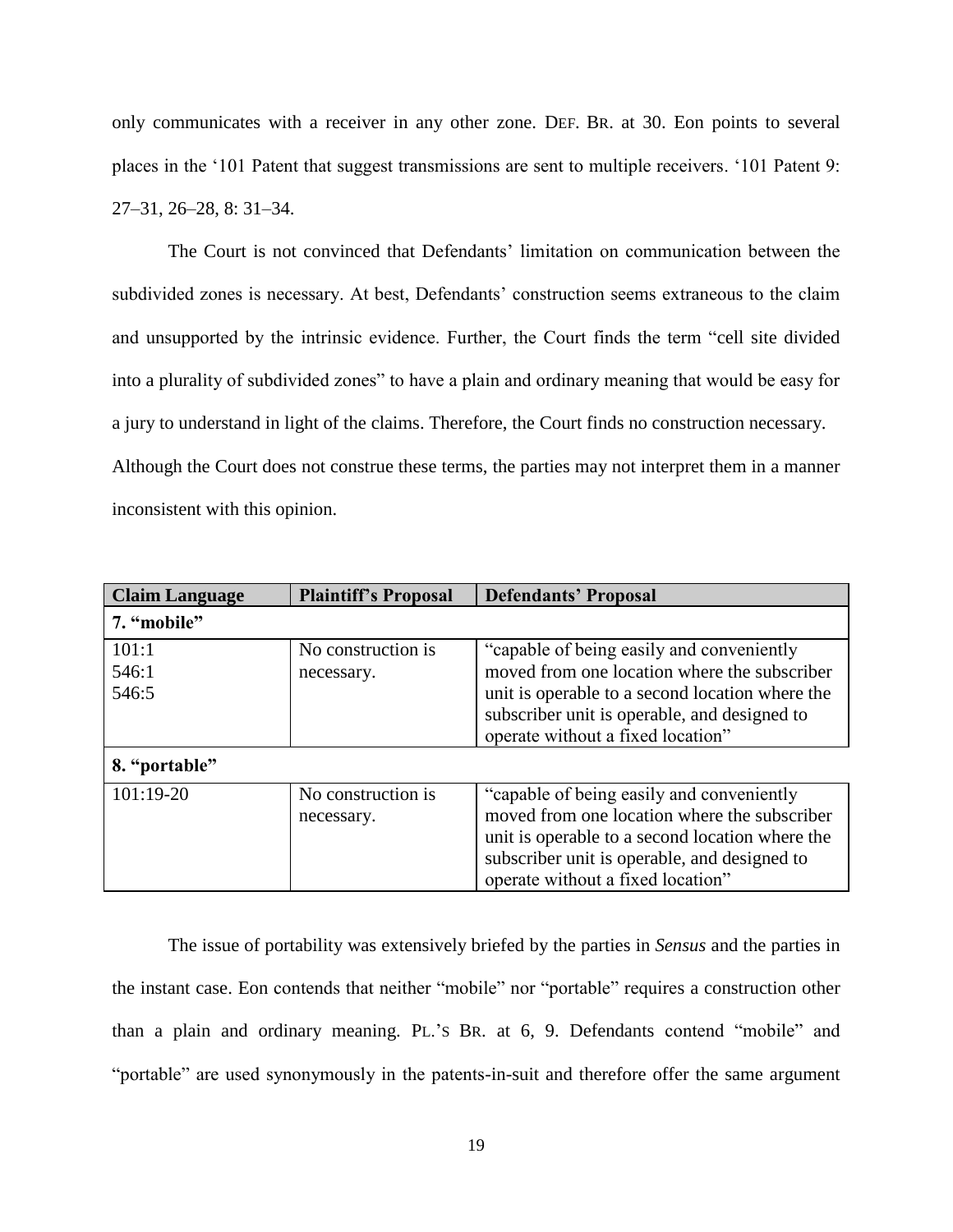and construction for both terms. DEF. BR. at 7. The parties' dispute comes down to the distinction drawn in the patents-in-suit between "fixed" or "stationary" and "mobile" or "portable." ('101 Patent 1:16–18 "wherein the subscriber units comprise low energy, *stationary and mobile*, digital transceivers;" '101 Patent 4:62–63 "subscriber units for digital only *fixed or mobile* communication services.") Defendants argue that Federal Circuit precedent would require these express teachings of the patent to be defined so the jury can understand that these terms "do not cover fixed or stationary products that are only theoretically capable of being moved." DEF. BR. at 8 (citing *O2 Micro*, 521 F.3d at 1362).

Here, Defendants attempt to weave the difference between "stationary" and "mobile" into a long and unnecessarily complicated definition of "portable" and "mobile." Defendants are asking for nothing that the plain and ordinary meaning of the terms cannot do on their face distinguish from "stationary" or "fixed." Accordingly, the specification does not describe these terms other than using the words "mobile" or "portable" and describing generally how the subscriber units can be moved. '101 Patent 6:15–21, 1–4. When deciding this issue in *Sensus*, the Court previously made clear that "nothing in the specification suggests that the terms were used in a way inconsistent with their plain and ordinary meanings – *i.e.*, 'capable of being carried or moved about,' MERRIAN-WEBSTER'S COLLEGIATE DICTIONARY 907 (10th ed. 1999), or 'capable of being easily and conveniently transported.' MCGRAW-HILL DICTIONARY OF SCIENTIFIC AND TECHNICAL TERMS 1550 (5th ed. 1994); *see also CSS Fitness*, 288 F.3d at 1366 (stating there is 'a heavy presumption that a claim term carries its ordinary and customary meaning' (quotation omitted))."

Although the Defendants in *Sensus* were advocating a position that the subscriber units be readily operable while moving, the underlying rationale remains the same for Defendants'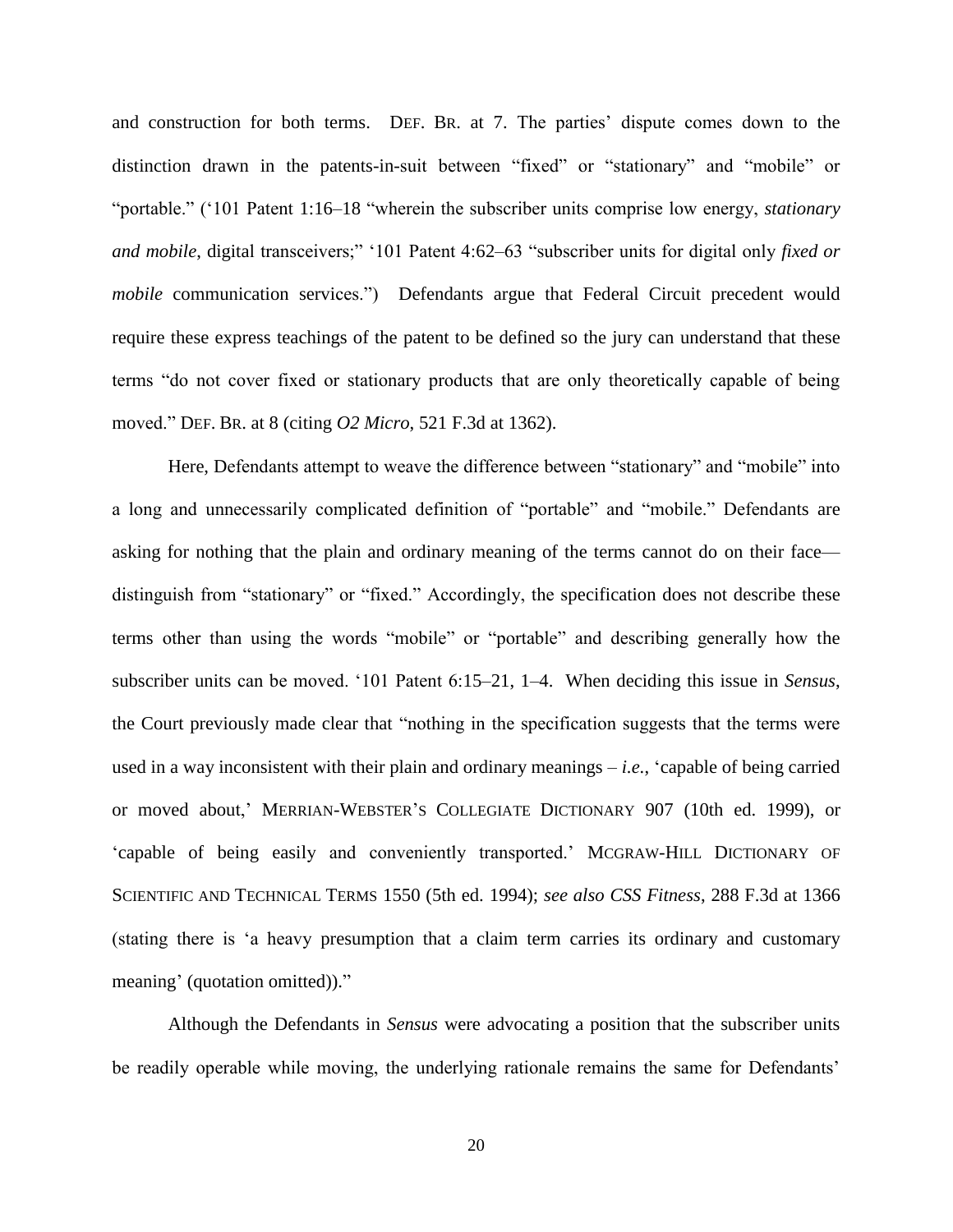current position. Based on the use of the terms throughout the '101 and '546 Patents, and their description in the specification, these terms require nothing more than an interpretation consistent with their plain and ordinary meaning. Ultimately, this is the definition Defendants attempt to offer the Court as a proposed construction, only adding an infringement-based agenda that complicates the plain and ordinary meaning of the terms as they are read in the context of the claims. The Court declines to construe the terms in light of Defendants' accused products.

Having resolved the parties' claim scope dispute, the Court finds the terms do not require construction because their meanings are clear in the context of the claims and will be readily understandable to the jury. *O2 Micro*, 521 F.3d at 1362; *Fenner Inv. Ltd. v. Microsoft Corp.*, No. 6:07-cv-8, 2008 WL 3981838, at \*3 (E.D. Tex. Aug. 22, 2008) (finding a court need not construe a disputed term so long as it has resolved the claim scope dispute between the parties). Although the Court does not construe these terms, the parties may not interpret them in a manner inconsistent with this opinion.

| <b>Claim</b><br>Language | <b>Plaintiff's Proposal</b>       | <b>Defendants' Proposal</b>                       |
|--------------------------|-----------------------------------|---------------------------------------------------|
|                          | 9. "point-to-point communication" |                                                   |
| 101:1<br>546:1<br>546:3  | No construction is necessary.     | "direct communication between only two<br>points" |

Initially, Eon argued no construction was necessary for "point-to-point communication." PL.'S BR. at 24. However, at the September 6, 2012 *Markman* hearing, the Court was of the opinion that a construction was necessary and ordered supplemental briefing. Both Eon and Defendants filed supplemental briefs on "point-to-point communication." (Doc. Nos. 216, 218).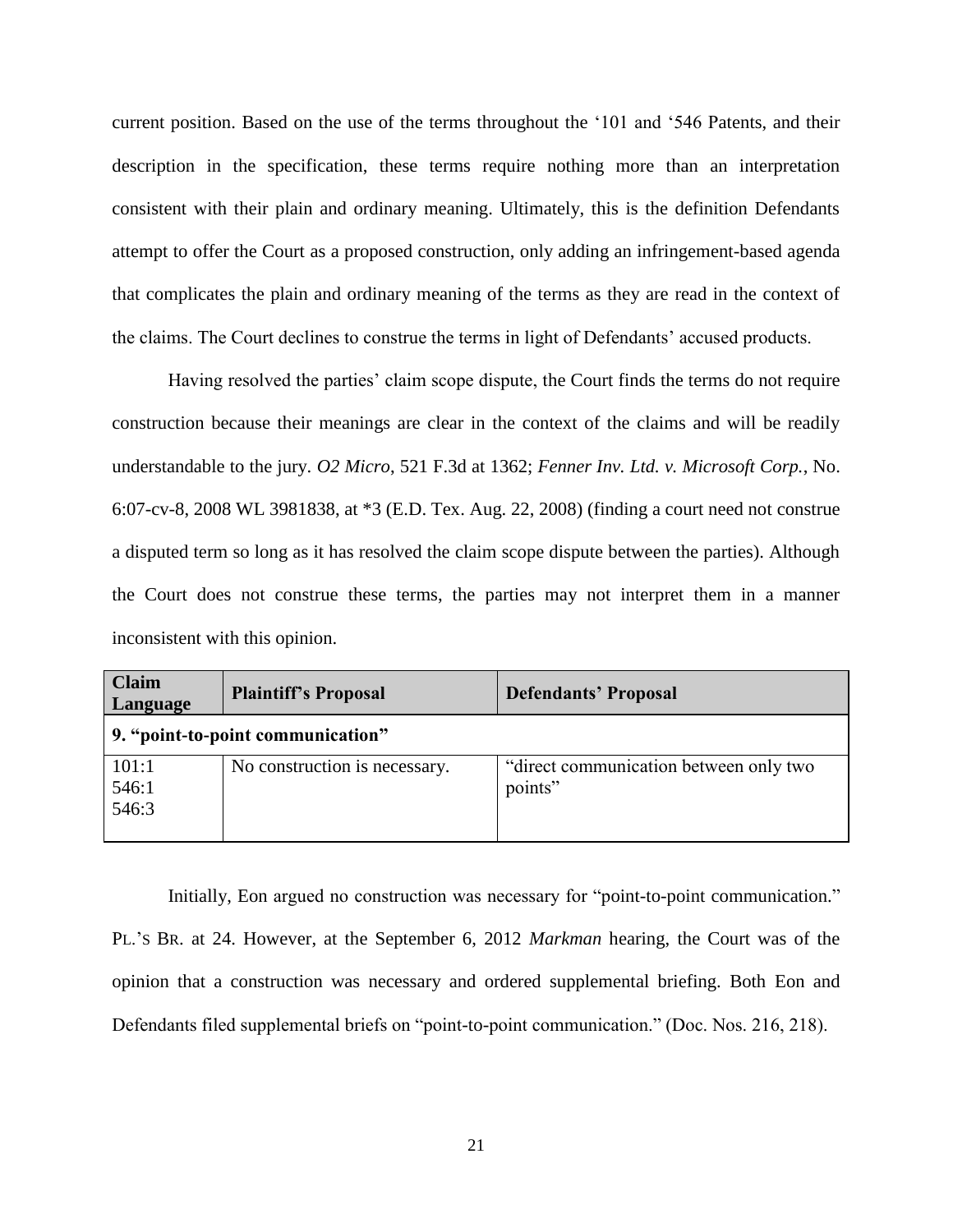Eon still contends no construction is necessary, but provides the following construction at the Court's request: "communication having the ability within a transmission to identify and distinguish points, including the point of origin, intermediate points, or the desired final destination point." PLAINTIFF'S SUPPLEMENTAL BRIEF at 2 (Doc. No. 216) ("PL.'S SUPP. BR."). Defendants argue that "point-to-point communication" must be direct and only between two points. DEFENDANTS' SUPPLEMENTAL BRIEF at 3 (Doc. No. 218) ("DEF. SUPP. BR."). Specifically, Defendants contend that the system must know the point of origin and the end point on any leg of signal length, and that there must only be one point of origin and one end point for each signal length. *Id.* Defendants contend that otherwise the signal would be broadcast or "point to multipoint." *Id.*

Turning first to Defendants' proposed limitation of "direct," Defendants rely on several extrinsic sources to determine how one of ordinary skill in the art would have understood "pointto-point communication" at the time of the invention. DEF. BR. at 22. Specifically, Defendants rely on a definition from *Technical Aspects of Data Communication* (3d ed. Digital Press, 1988): "1. communication connection *between only two points*; and 2. the connection is established without the use of any intermediate terminal or computer." Id. (emphasis added). However, Defendants leave out a portion of the definition that states "[t]he connection may include switching facilities." The Abstract of the '101 and '546 Patents similarly states "[m]essages are compiled and relayed by satellite to a network switching center transmitter site for nationwide point-to-point communications." '101 ABSTRACT, '546 ABSTRACT. Thus, both the patents-in-suit and the extrinsic evidence contemplate an intermediary of at least some form, namely, a switching center. Accordingly, the Court finds "direct" to be an unnecessary limitation.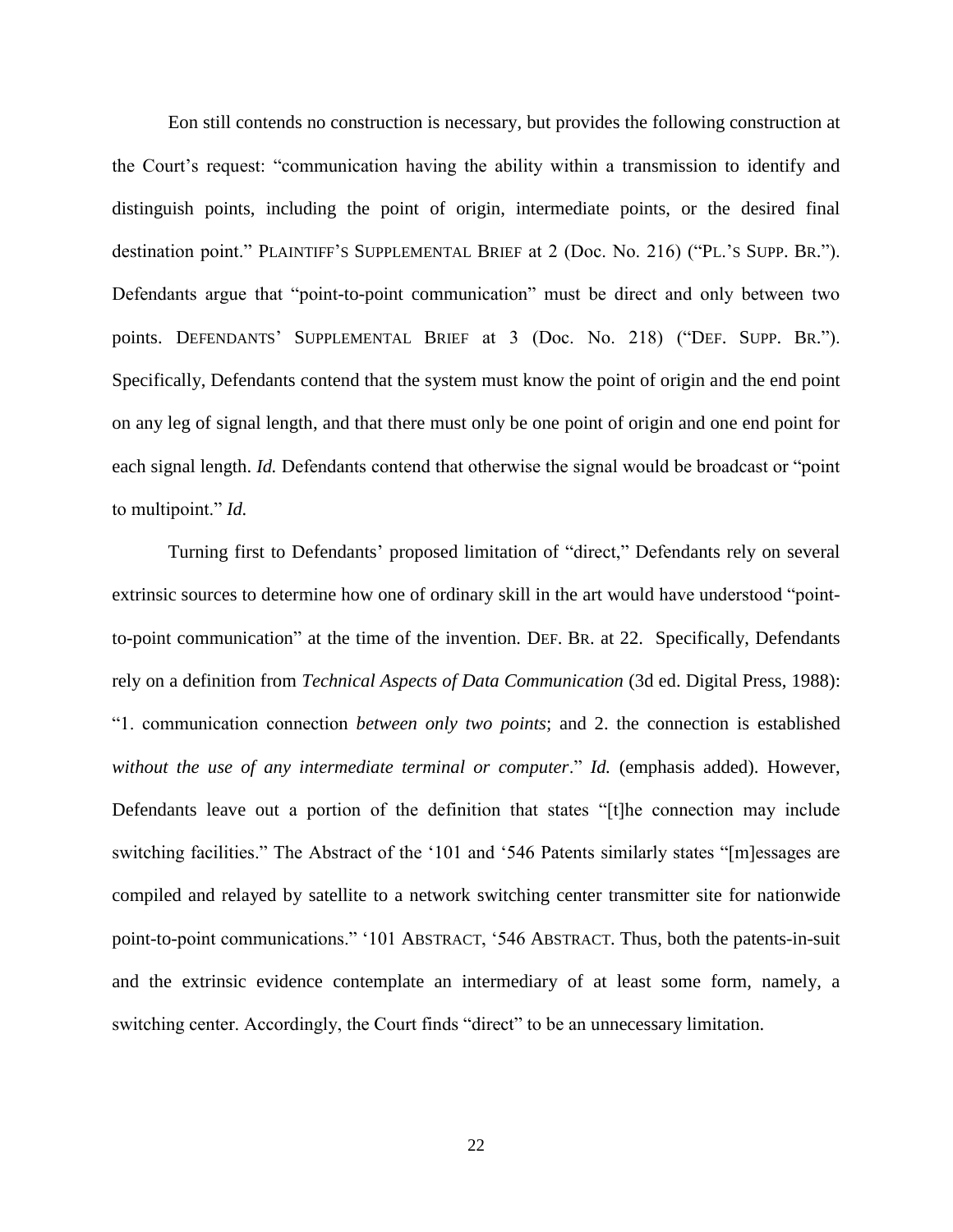For the proposition that "point-to-point communication" be between two and only two points, Defendants also rely primarily on extrinsic evidence in the technical field. As such, the sources the Defendants rely on have at best only marginal relevance to the proper construction of "point-to-point communication" as used in the patents-in-suit. Indeed, other sources have different definitions. The MCGRAW-HILL DICTIONARY OF SCIENTIFIC AND TECHNICAL TERMS 1535 (5th ed. 1994), for example, defines "point-to-point communications" in the field of communications as "[r]adio communication between two fixed stations." There is no intrinsic evidence that limits the term in the manner suggested by Defendants. In fact, the Abstract of the patents-in-suit discuss "nationwide point-to-point communication" to more than one subscriber unit at "different geographic locations," suggesting a "only two point" limitation may be too narrow in the context of the patents-in-suit. '101 ABSTRACT, '546 ABSTRACT.

Although Eon re-urges its contention that no construction is necessary, it gives no basis, through declarations or other evidence, on which the Court could rely to conclude "point-to-point communication" could be understood by its plain and ordinary meaning.

When examining Claim 1 of the '101 Patent, the claim calls for:

…base station data processing and transmission facilities for transmitting to a set of local subscriber units and receiving from a subset of those local subscriber units multiplexed synchronously related digital data messages of variable lengths for *point-to-point communication* between individual subscribers with remotely located reception stations…

'101 Patent 11:33 –39 (emphasis added).

As it reads, Claim 1 indicates that "point-to-point communication" refers to the communication link between individual subscribers and remotely located reception stations. The specification similarly explains, in reference to Figure 1, "a set of subscribers at response units 4 communicate over the wireless 218-219 MHz r-f links 5 to either a set of local remote receivers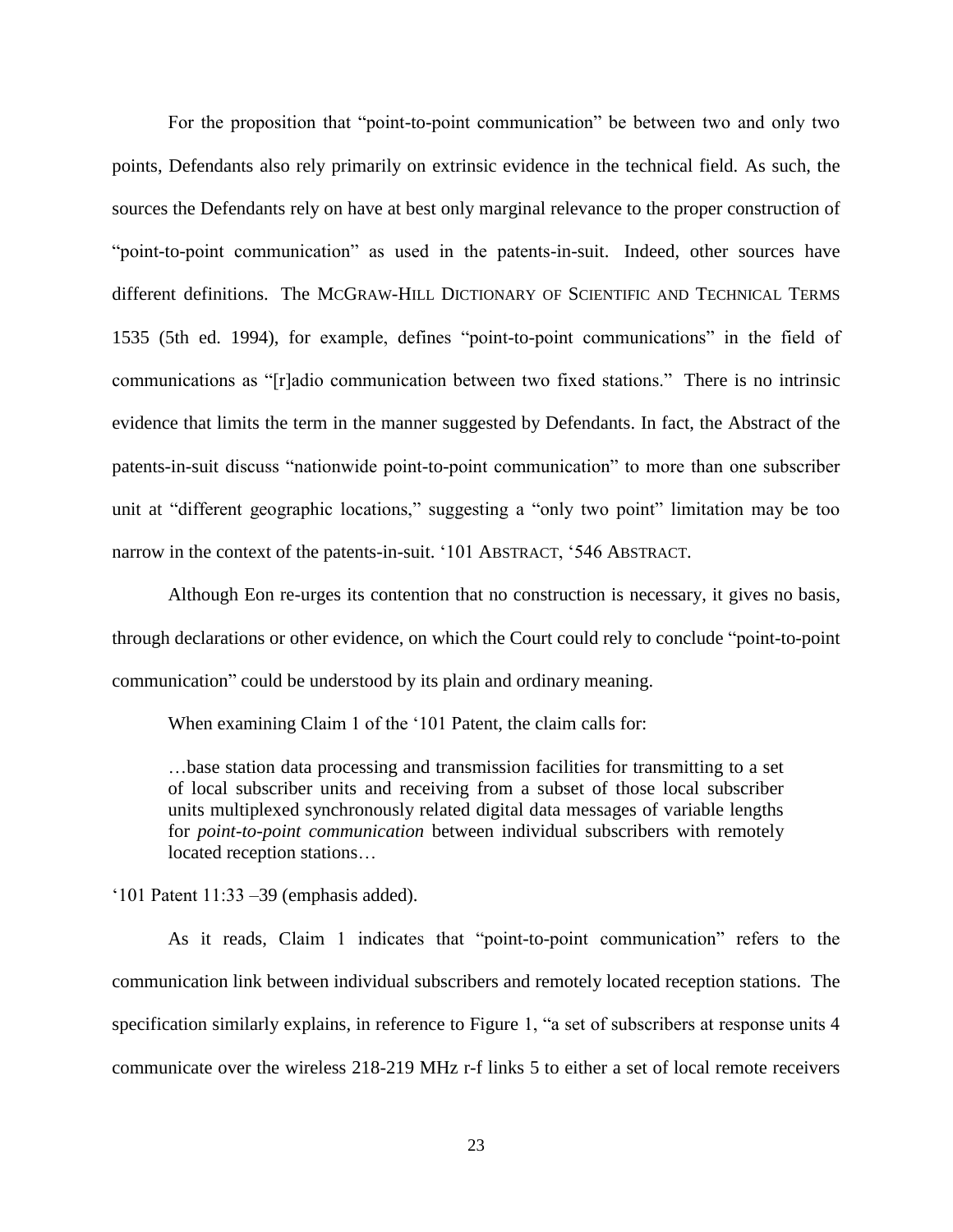20, each connected by a link 21 such as a telephone line to repeater cell 3, or to a local area base station repeater cell 3, one of a set of such repeater stations in different geographic locations for communicating via satellite 1 under control of a data and switching control center 2." '101 Patent 5:2–9. In that context in Claim 1 of the '101 patent, "point-to-point communication" refers to communication between two points, namely between subscribers and the "remotely located reception stations." That does not, however, mean that there can be only "two points," as the Defendants' proposed construction would require. That is, the '101 Patent clearly contemplates multiple subscribers communicating with one or more "remotely located reception stations." Moreover, it also uses "point-to-point" in a broader sense in other contexts. For example, "FIG. 1 is a block system diagram of a nationwide interactive video data satellite system embodiment of the invention that provides point-to-point communications between subscriber response units in local service areas and with various vendors of goods and services." '101 Patent 4:25–29. In that context, "point-to-point communications" refer to communications between subscriber response units and "various vendors of goods and services," which may include multiple "points."

Turning to Claim 1 of the '546 Patent, the claim provides:

…base station data processing and transmission means for transmitting to a set of said local subscriber units contained within said local base station geographic area associated with said local base station repeater cell means and receiving from a subset of said local set of subscriber units multiplexed synchronously related digital data messages of variable lengths for *point-to-point communication* between said local base station repeater cell means and said subset of said local subscriber units…

'546 Patent 10:65–67, 11:1–7 (emphasis added).

In Claim 1 of the '546 Patent, "point-to-point communication" refers to the communication link between the "local base station repeater cell means" and the "subset" of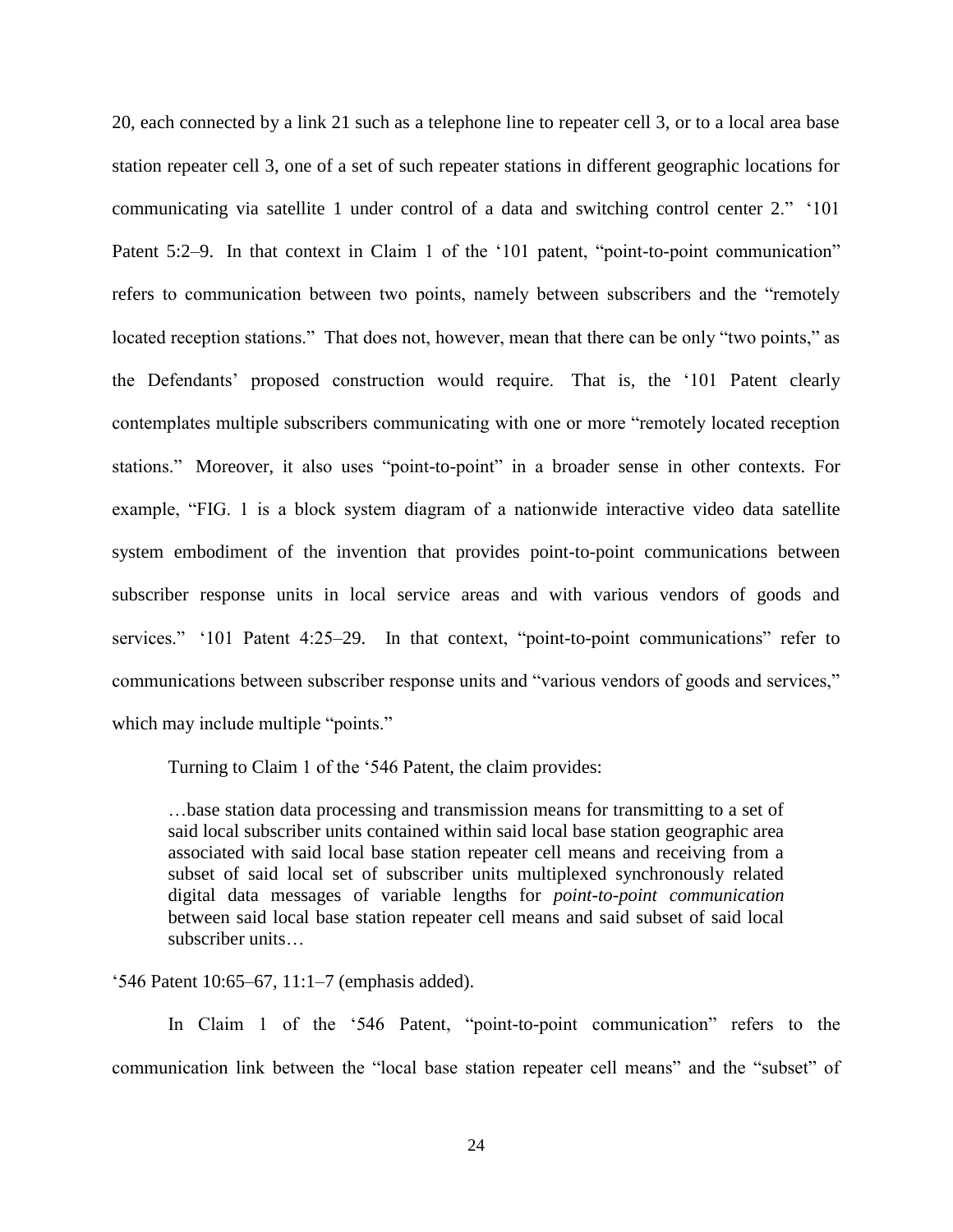"local subscriber units." Similarly, the claim language of the '546 Patent does not require that there can be only two points, as the Defendants' proposed construction would suggest. The patent clearly contemplates multiple subscriber units and communication between a subscriber unit and more than one "local base station repeater cell means," at least in the case of mobile subscriber units moving between "local base station repeater cell means."

Accordingly, the Court construes "point-to-point communication" in the context of Claim 1 of the '101 Patent as a communication link between individual subscribers and remotely located reception stations. That includes multiple subscribers communicating with one or more "remotely located reception stations." The Court construes "point-to-point communication" in the context of Claim 1 of the '546 Patent as a communication link between the "local base station repeater cell means" and the "subset" of "local subscriber units." That includes multiple subscriber units and communication between a subscriber unit and more than one "local base station repeater cell means."

| <b>Claim Language</b> | <b>Plaintiff's Proposal</b>   | <b>Defendants' Proposal</b>                                   |
|-----------------------|-------------------------------|---------------------------------------------------------------|
| 10. "low power"       |                               |                                                               |
| 101:1                 | No construction is necessary. | "effective radiated power (ERP) of not<br>more than 0.5 Watt" |

When construing "low power" in *Sensus*, the Court concluded "the specification describes 'low power subscriber interaction units' as the sort of units intended for use on the FCC 218-219 MHz band. '101 Patent at 1:30–35. The maximum effective radiated power of such units was less than twenty Watts. *Id.* at 1:33–35. Thus, the specification defines 'lower power' and 'limited power' to 'a maximum effective radiated power of less than twenty Watts.'" SENSUS ORDER at 46.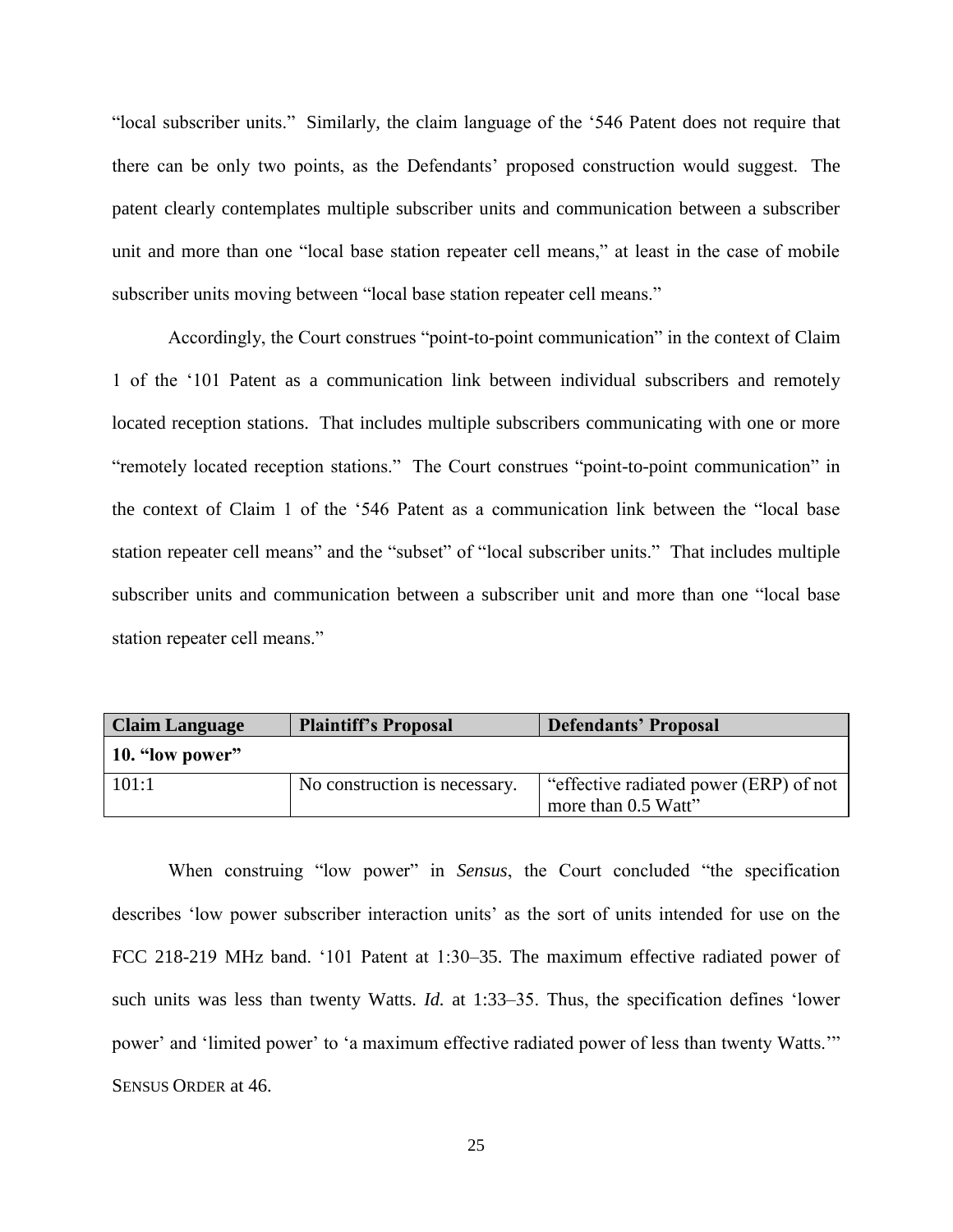Defendants now offer a new prosecution history estoppel argument, limiting "low power" to less than 0.5 Watt. DEF. BR. at 19. "The doctrine of prosecution disclaimer is well established in Supreme Court precedent, precluding patentees from recapturing through claim interpretation specific meanings disclaimed during prosecution." *Omega Eng'g Inc. v. Raytek Corp*., 334 F.3d 1314, 1323 (Fed. Cir. 2003) (internal citations omitted)*.* However, the purported disclaimer must not merely be an isolated statement, lending ambiguity to whether the patent applicant clearly disavowed the particular subject matter; it must be clear and unambiguous to constitute a clear disavowal of scope. *Microsoft Corp. v. Multi-Tech Sys., Inc.,* 357 F.3d 1340, 1356–57 (Fed. Cir. 2004).

Defendants argue that Eon "clearly disavowed claim scope for systems having greater than 0.5 Watts ERP by representing to the European Patent Office ("EPO") in 1996 that a prior art patent system having 0.5 Watts ERP does not disclose 'low power.'" DEF. BR. at 19–20. The EPO examiner rejected Eon's claims on June 13, 1996 over the prior art teaching of Freedburg, which incorporates by reference the Cooper Patent (U.S. Patent No. 3,906,166) (the "'166 Patent"). It is the Cooper Patent, referenced in the Freedburg Patent, that discloses a 1 Watt raw output transmitter amplifier. '166 Patent Fig. 9. Defendants argue that through Eon's response arguing the dependent claims are independently patentable, they disclaimed coverage over systems having 1 Watt or greater transmitter amplifiers. DEF. BR. at 20. Accordingly, because Eon argues there is attenuation in the output path of 50%, Defendants claim the transmitter amplifier is attenuated to 0.5 Watt ERP.

The Court disagrees with Defendants that Eon's response was a clear and unambiguous disavowal of claim scope. In Eon's response, it argued simply that the amended claims are different from the cited references due to their dependency on Claim 1, and merely distinguished